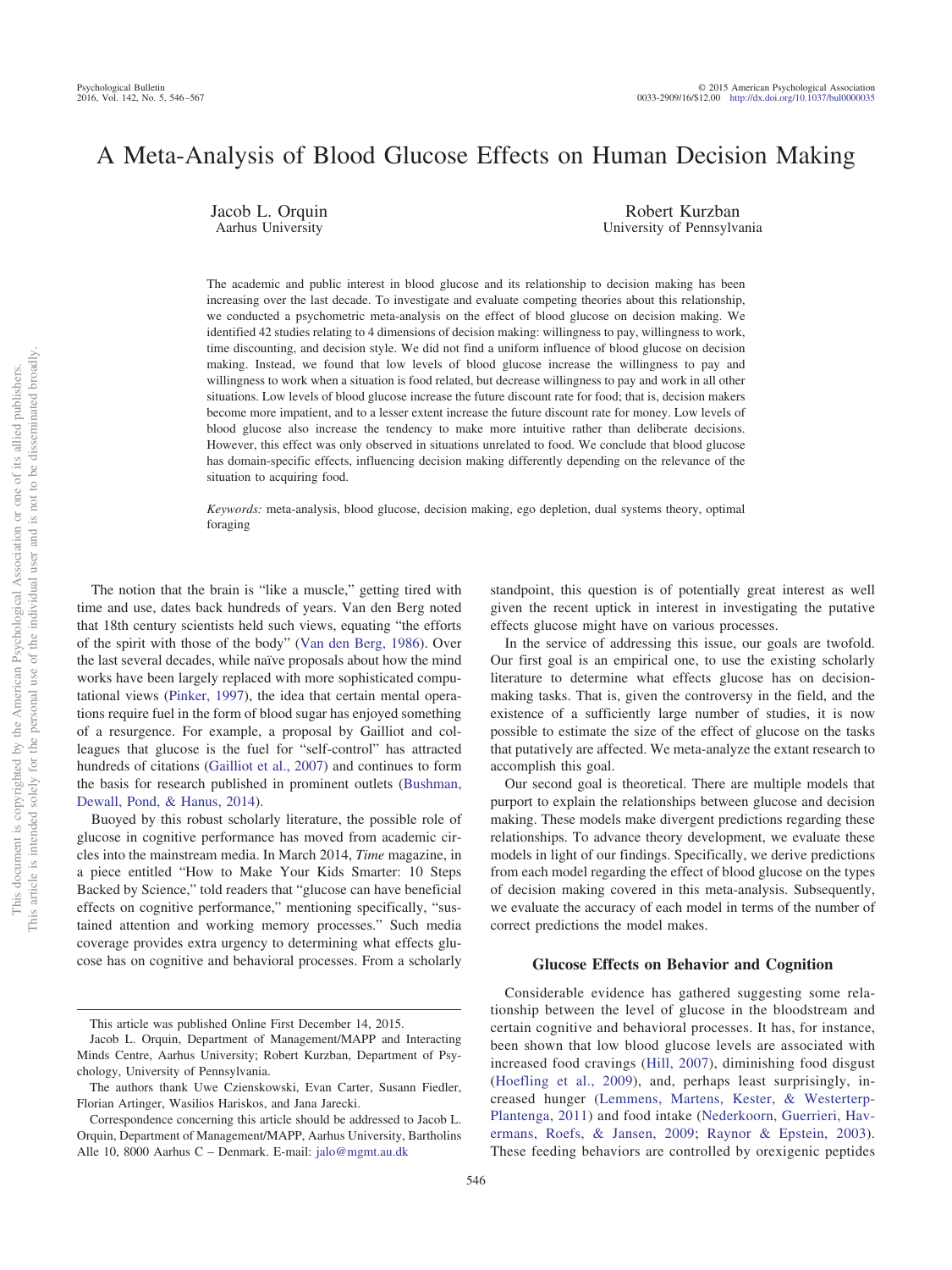released in the hypothalamus, which are responsible for monitoring the level of glucose in the blood stream [\(Bear, Connors,](#page-15-1) [& Paradiso, 2007\)](#page-15-1). The orexigenic peptides also lead to more subtle effects, such as an attention bias toward food stimuli [\(Mogg, Bradley, Hyare, & Lee, 1998\)](#page-17-4), enhanced perceptual processing of food stimuli [\(Radel & Clément-Guillotin, 2012\)](#page-17-5), biased size estimation of food stimuli [\(McClelland & Atkinson,](#page-17-6) [1948\)](#page-17-6), and intrusive thoughts and associations regarding food [\(Berry, Andrade, & May, 2007\)](#page-15-2). These perceptual effects seem intuitive from a biological standpoint, functioning to increase foraging and other food- and eating-related behaviors. However, a second group of findings on the effects of blood glucose are considerably less intuitive. It has, for instance, been demonstrated that greater levels of peripheral blood glucose enhance cognitive performance in various ways including the following: working memory, long-term memory, attention and vigilance, reaction times (RTs), verbal fluency, reasoning, and inhibitory control (for reviews, see [Dye & Blundell, 2002;](#page-15-3) [Dye,](#page-15-4) [Lluch, & Blundell, 2000;](#page-15-4) [Hoyland, Lawton, & Dye, 2008;](#page-16-3) [Gibson & Green, 2002;](#page-17-7) [Lieberman, 2003;](#page-17-8) [Messier, 2004;](#page-17-9) [Riby,](#page-18-1) [2004;](#page-18-1) [Smith, Riby, Eekelen, & Foster, 2011\)](#page-18-2). The findings on glucose enhancement are mixed, and there is no strong consensus on how to interpret these effects.

Rather than investigate all of these effects, we focus on decision making because this area still lacks a systematic review and because some important theories that have made it into the bestseller lists [\(Kahneman, 2011\)](#page-16-4), self-help literature [\(Baumeister & Tierney, 2011\)](#page-15-5), and even the White House [\(Lewis, 2012\)](#page-17-10) stem from and make predictions in this area. Here we perform a meta-analysis of research on the effect of glucose on decision making, grouping studies into four classes: *willingness to pay*, *willingness to work*, *time discounting*, and *decision style*.

First, the studies on willingness to pay ask whether subjects are willing to spend more money when their blood glucose is lower; measurements of willingness to pay vary, ranging from, for instance, the amount of money spent on food while shopping [\(Dodd, Stalling, & Bedell, 1977\)](#page-15-6) to elicitation techniques, such as auctions [\(Briz, Drichoutis, Nayga, & House, 2013\)](#page-15-7). Similarly, the studies on willingness to work investigate whether people are willing to expend more effort on a task depending on glucose. A typical study along these lines measures how long subjects persist on a puzzle given high or low levels of glucose [\(Dvorak & Simons, 2009\)](#page-15-8). Third, some studies investigate whether people are more impatient—preferring a smaller reward sooner over a larger reward later—as a function of glucose. As in the prior two cases, tools used to investigate impatience—or an individual's discount rate—rely on either explicit choices, such as subjects choosing between two hypothetical rewards [\(Wang & Dvorak, 2010\)](#page-18-3) or more indirect methods relying on revealed preferences [\(Forzano & Chelonis,](#page-16-5) [2010;](#page-16-5) [Kirk & Logue, 1997;](#page-16-6) [Kuhn, Kuhn, & Villeval, 2014;](#page-16-7) [Logue & King, 1991;](#page-17-11) [Reuben, Sapienza, & Zingales, 2010\)](#page-17-12). Fourth and finally, work on "decision style" investigates whether people are more "intuitive" as opposed to "deliberate" in their decision making when glucose levels are low. Additional detail on each of these categories of tasks is presented in the *Method* section.

#### **Theories of Glucose Effects**

There have been many attempts to explain the effects of blood glucose on cognition and behavior, but two classes of explanations have emerged: one that can be thought of very roughly as *constraint models*, largely coming from the psychological literature; and *signal models*, largely coming from economics and biology. For example, a particularly prominent version of the former type of model is the idea that low levels of blood glucose create an energy shortage in higher areas of the brain leading to impaired decision making, working memory, and attention [\(Gailliot et al., 2007;](#page-16-0) [Messier, 2004\)](#page-17-9). The other group of theories see blood glucose not (only) as an energy source but also as a messenger molecule triggering the release of, for instance, orexigenic peptides that strengthen foraging behaviors. The idea behind these theories is that low levels of blood glucose serve as a cue to the organism that it must allocate more resources to foraging and feeding behaviors. In this view, cognitive processes and behaviors associated with feeding and foraging should be enhanced at the expense of other processes and behaviors, which in turn should be suppressed.

In the following sections, we describe four theories, two of which are examples of the constraint view—*ego depletion* [\(Gail](#page-16-0)[liot et al., 2007\)](#page-16-0) and *dual systems theory* [\(Kahneman, 2011\)](#page-16-4)—and two of which are exemplars of the signal view—*optimal foraging theory* [\(Kacelnik & Bateson, 1997\)](#page-16-8) and the theory of *visceral influences* [\(Loewenstein, 1996\)](#page-17-13). A key difference between the two types of models is how they treat food as opposed to other sorts of rewards. The two signal theories draw a distinction between food and nonfood. Optimal foraging theory, for instance, is a theory about trade-offs specifically about acquiring food when calories are more urgently needed. The theory does not, in contrast, predict that a hungry organism should be willing to endure greater costs or efforts to obtain nonfood rewards. In contrast, ego depletion, for instance, is specifically proposed as a general phenomenon, positing that people will exert less willpower, in a very general way, across tasks. A virtue of the theory is supposed to be its general effects, entailing that the model draws no distinction between food-related and nonfood-related tasks. So, because the two signal view theories draw a distinction between food- and nonfoodrelated dependent variables, we discuss the predictions of all four theories with respect to the food/nonfood moderator variable. See [Table 1](#page-2-0) for an overview of these predictions.

#### **Ego Depletion**

Perhaps the most prominent proposal regarding the role of glucose derives from a larger proposal on "self-control" or willpower (for recent reviews, see [Carter & McCullough, 2014;](#page-15-9) [Hag](#page-16-9)[ger, Wood, Stiff, & Chatzisarantis, 2010\)](#page-16-9). According to this view, the ability to successfully accomplish acts of self-control draws on a resource, which is depleted with use [\(Baumeister, Vohs, & Tice,](#page-15-10) [2007;](#page-15-10) [Muraven & Baumeister, 2000;](#page-17-14) [Schmeichel & Baumeister,](#page-18-4) [2004;](#page-18-4) [Vohs et al., 2008\)](#page-18-5). [Gailliot et al. \(2007\)](#page-16-0) proposed that the resource in question was glucose. This "resource model" posits a direct relationship between the amount of glucose in the blood stream and willpower, suggesting that in order to execute any act that requires willpower, the brain consumes glucose and, in doing so, slowly depletes itself of this resource leading to a state of ego depletion, or loss of willpower. That is, the resource model proposes that performing certain tasks reduces glucose levels (as an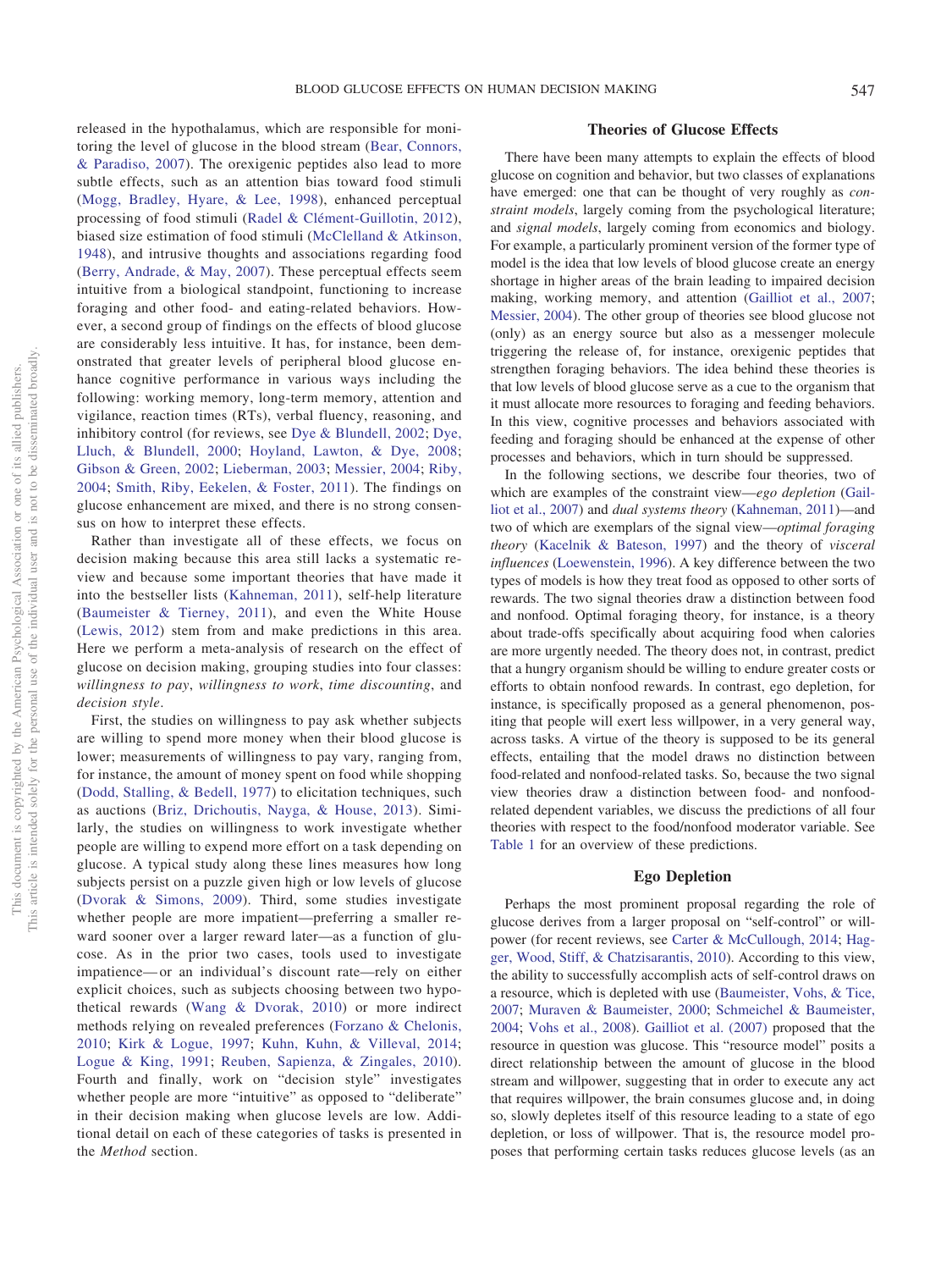<span id="page-2-0"></span>

| Table 1 |                                          |  |
|---------|------------------------------------------|--|
|         | Predicted and Observed Effect Directions |  |

|                     | Results | Ego depletion/<br>dual systems | Visceral<br>influences | Optimal<br>foraging |
|---------------------|---------|--------------------------------|------------------------|---------------------|
| Willingness to pay  |         |                                |                        |                     |
| Food                |         |                                |                        |                     |
| Nonfood             |         |                                |                        |                     |
| Willingness to work |         |                                |                        |                     |
| Food                |         | $^+$                           |                        |                     |
| Nonfood             |         | ┿                              |                        |                     |
| Time discounting    |         |                                |                        |                     |
| Food                |         |                                |                        | n/a                 |
| Nonfood             |         |                                |                        | n/a                 |
| Decision style      |         |                                |                        |                     |
| Food                | n/a     | $^+$                           | $^+$                   | n/a                 |
| Nonfood             | +       |                                |                        | n/a                 |

*Note.*  $n/a = not applicable.$ 

- indicates a positive effect direction with higher blood glucose levels increasing the dependent variable.

absolute matter and more than other tasks reduce glucose) and that performance on subsequent tasks is impaired in virtue of the marginally greater glucose consumption.

This idea is backed by evidence (see especially [Gailliot et al.,](#page-16-0) [2007\)](#page-16-0) purporting to show that exerting self-control lowers blood glucose levels, that lower blood glucose levels are associated with poor self-control, and, finally, that administrating glucose counteracts the depletion effect. This proposal and the data that support it have, however, been the subject of considerable scholarly debate [\(Beedie & Lane, 2012;](#page-15-11) [Kurzban, 2010\)](#page-16-10). Holding aside worries about the details of the analyses of the central paper that invigorated this research area [\(Kurzban, 2010;](#page-16-10) [Schimmack, 2012\)](#page-18-6), as well as failures to replicate the basic effects [\(Lange & Eggert,](#page-17-15) [2014\)](#page-17-15), there are conceptual problems with the model. While certain processes (e.g., vision) might increase glucose consumption, the literature on brain metabolism implies that, outside of such processes, glucose uptake is largely constant across tasks [\(Gibson,](#page-16-11) [2007;](#page-16-11) [Lennie, 2003\)](#page-17-16). Indeed, brain imaging data suggest that energy consumption differs very little in brain regions, perhaps by as little as 1% [\(Raichle & Mintun, 2006\)](#page-17-17).

The ego depletion account is also undermined by additional recent findings. For example, swishing a glucose solution around in the oral cavity yields improvement on certain tasks [\(Carter &](#page-15-9) [McCullough, 2014;](#page-15-9) [Hagger & Chatzisarantis, 2013;](#page-16-12) [Molden et al.,](#page-17-18) [2012;](#page-17-18) [Sanders, Shirk, Burgin, & Martin, 2012;](#page-18-7) but see [Lange &](#page-17-15) [Eggert, 2014\)](#page-17-15), suggesting that the effect of consuming glucose might have to do with the sensory information as opposed to a role as "fuel" for willpower. Furthermore, [Job, Walton, Bernecker, and](#page-16-13) [Dweck \(2013\)](#page-16-13) found that the effect that glucose has on performance on a self-control task depends on the subject's beliefs about willpower, a result inconsistent with the notion that a lack of glucose acts as a constraint on performance. Another difficulty for the glucose as fuel for self-control view is that exercise, which consumes glucose, has been found to improve performance on some tasks [\(Hillman et al., 2009;](#page-16-14) [Tomporowski, 2003\)](#page-18-8).

A related model similarly proposes that glucose is required for self-control, but that glucose is rarely if ever unavailable in sufficient quantities to allow for self-controlled behavior [\(Beedie &](#page-15-11) [Lane, 2012\)](#page-15-11). According to this view, people choose to allocate the

scarce resource, glucose, or not, depending on the priority that they assign to the self-control task at hand. As the authors put it, the "resource is allocated only when necessary, and that necessity is determined by responses to the environment in relation to personal priorities" (p. 149). This implies that performance should depend on these priorities, rather than the current state of glucose or its recent depletion. For this reason, because in the studies analyzed here such priorities are not measured, the model cannot be tested given the data that we have. Therefore, we consider this subspecies of the ego depletion model no further, but look forward to studies specifically aimed at testing predictions of the model. As the authors indicate: "To test this model, the issue of how personally relevant or meaningful an experimental task is—or is not—to a group of experimental participants should be considered" (p. 150).

The basic form of the resource model of self-control [\(Gailliot &](#page-16-15) [Baumeister, 2007\)](#page-16-15) makes a number of predictions [\(Kurzban,](#page-16-10) [2010\)](#page-16-10). In particular, the key prediction of the ego depletion account for the present purpose is that *people with greater levels of blood glucose should perform better on* any *task (including those unrelated to food) requiring self-control than those with lower levels of glucose*. We map this broad prediction onto the narrow set of dependent measures we investigate.

#### **Willingness to Pay**

Because ego depletion takes glucose to be the locus of selfcontrol, to the extent that spending less (saving) requires selfcontrol, we take the model to predict that low glucose should be associated with *less* saving (and more spending) whether the domain is food related or not [\(Baumeister, Vohs, & Tice, 2007;](#page-15-10) [Vohs & Faber, 2007\)](#page-18-9). For instance, [Vohs and Faber \(2007\)](#page-18-9) proposed that "the factors that lead to the depletion of self-regulatory resources may help to explain when and why specific episodes of impulse buying will occur" (p. 538). Similarly, Gailliot and Baumeister suggest that "[s]elf-control allows people to... limit their spending."

#### **Willingness to Work**

As in the case of willingness to pay, the prediction of the ego depletion model seems to be clear. Because exerting effort requires willpower—and because willpower depends on glucose levels glucose levels should be positively related to effort expended. For instance, [Gailliot et al. \(2007\)](#page-16-0) explicitly proposed that glucose levels would (positively) predict persistence on a frustrating (impossible) task. More generally, [Gailliot and Baumeister \(2007\)](#page-16-15) suggested that "high effort involved in rational, intelligent decision making may deplete the same resource needed for self-control . . ." (p. 304). As discussed earlier, this exertion of willpower should not depend on whether the task in question is food related or not. Therefore, the prediction is for an effect of glucose on effort in both cases, with lower glucose being associated with lower willingness to work.

#### **Time Discounting**

In parallel with our claim regarding willingness to work, we take it as uncontroversial that the ego depletion framework predicts that being more patient—with respect to either money or food—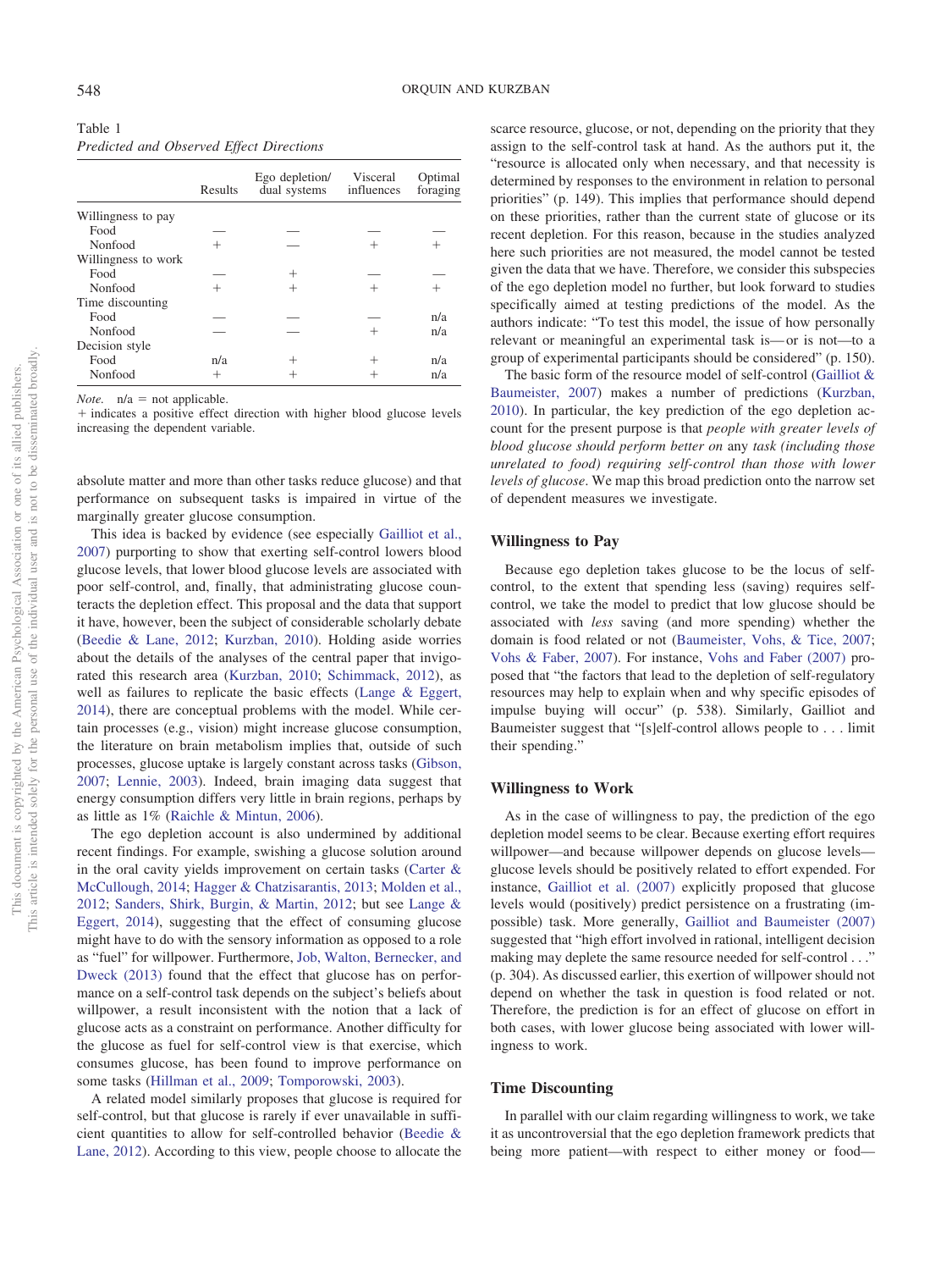requires exerting more self-control. As [Muraven and Baumeister](#page-17-14) [\(2000\)](#page-17-14) put it: "People exert self-control when they follow rules or inhibit immediate desires to delay gratification" (p. 247). Given the relationship posited between self-control and glucose, we assume that the ego depletion view predicts an effect of glucose for both food-related and nonfood-related discounting tasks. That is, lower glucose levels should result in a decreased ability to put off consumption of rewards in any form sooner in favor of larger rewards later. Indeed, self-control in some parts of the literature is glossed in these terms, as the "ability to resist immediate pleasures in favor of longer-term goals" [\(Kool, McGuire, Wang, & Botvinick, 2013\)](#page-16-16).

# **Decision Style**

Finally, we think that the ego depletion view predicts an effect of low glucose on decision style for both food-related and nonfood-related tasks. Because the resource model takes glucose to be related to the use of executive function and working memory, the implication is that less glucose should lead to less deliberative reasoning, independent of the domain in question. Indeed, [Masicampo and Baumeister \(2008\)](#page-17-19) write: "we tested the hypothesis that more blood glucose (which serves as fuel for the brain) is needed for the effortful, rule-based [deliberate] process than for the less effortful [heuristic] process, so that the former type of decision making is impaired when glucose has been depleted by prior, even irrelevant, activities" (p. 255).

#### **Dual Systems Theory**

Dual systems theories cover a wide range of models sharing the notion that the mind consists of two systems competing for control over cognition and behavior. One of these systems (System 1) is fast, unconscious, intuitive, low effort, with a large processing capacity, and the second system (System 2) is slow, conscious, deliberate, high effort, with a limited processing capacity. (For a recent thorough review, see [Kahneman, 2011.](#page-16-4))

Models that posit that behavior is determined by multiple systems have a long history, which [Strack and Deutsch \(2004\)](#page-18-10) date at least as far back as [Freud \(1933/1949\).](#page-16-17) The proposal that there are two fundamental kinds of systems has a number of incarnations, in the literature in cognitive psychology generally [\(Evans, 2008;](#page-16-18) [Sloman, 1996;](#page-18-11) [Schneider & Shiffrin, 1977;](#page-18-12) [Stanovich, 1999\)](#page-18-13), as well as in economics [\(Thaler & Shefrin, 1981\)](#page-18-14), social psychology [\(Chaiken, Liberman, & Eagly, 1989;](#page-15-12) [Kruglanski & Orehek, 2007\)](#page-16-19), and, in particular, in the literature on the delay of gratification [\(Metcalfe & Mischel, 1999\)](#page-17-20). Indeed, [Hoffmann, Friese, and Strack](#page-16-20) [\(2009\)](#page-16-20) proposed that "most instances of temptation can be described as a tug-of-war or conflict between impulses on one hand and self-control on the other."

System 1, the fast, intuitive "impulsive" system, will tend to lead to choosing to be lazy rather than diligent, impatient for a reward rather than patient, and, of course, impulsive. To the extent that System 2 is influencing behavior, decisions should have the reverse quality. The dual systems perspective implies that lower levels of glucose will lead to more System 1 reasoning and behavior [\(van den Bos & McClure, 2013\)](#page-18-15). [Dickinson, McElroy,](#page-15-13) [and Stroh \(2013\),](#page-15-13) for instance, rely explicitly on this idea: "In the context of a dual systems framework of brain function [. . .] glucose supplementation shifts the relative weight of decision

making away from the more automatic System 1 in favor of the more deliberative System 2." A related but distinct view is that of [van den Bos and McClure \(2013\),](#page-18-15) who suggest that for an organism that is hungry (i.e., low blood glucose), "a cue that predicts future reward such as the promise of money and a temporal delay, we would expect that the valuation system is enhanced relative to control (nonhungry) conditions" (p. 67). Low levels of blood glucose, then, activate the reward system rather than inhibit the control system, enhancing System 1 relative to System 2. That is, assuming that low levels of blood glucose shift the balance from System 2 to System 1, it follows that *decision makers with low levels of blood glucose will become more impulsive, less likely to persist on effortful tasks, and more likely to make intuitive rather than deliberate decisions*.

# **Willingness to Pay**

Insofar as automatic System 1 processes are activated in the context of making decisions regarding conserving money for both the food and nonfood domains of decision making, the dual systems view seems to predict a main effect of glucose but, crucially, does not seem to predict moderation regarding food versus nonfood-related tasks. Note that if one were to argue that the dual systems framework *does* predict such moderation, then a similar argument should be applied uniformly across the four types of tasks. That is, either dual systems models should be taken to predict no moderation across all four classes of tasks, or it should be taken to predict moderation across all of them. We believe the most natural prediction to assign to the dual systems framework is an effect of glucose with no moderation.

# **Other Measures**

The dual systems framework suggests, for the reasons sketched earlier, that lower levels of glucose should lead to lower willingness to work [\(Kahneman, 2011\)](#page-16-4), more impulsive decisions, [\(Fudenberg & Levine, 2006;](#page-16-21) McClure, Laibson, Loewenstein, & Cohen, 2004; [van den Bos & McClure, 2013\)](#page-18-15), and a less deliberate decision style.

Given that dual systems theory makes identical predictions to ego depletion theory and furthermore assumes a similar causal mechanism, we refer to the two theories jointly.

# **Optimal Foraging Theory**

Optimal foraging theory directs attention to the costs and benefits associated with acquiring the calories and nutrients required for life. The main premise of optimal foraging is that animals should allocate their resources dynamically depending on their current energy state; for example, with high or low levels of blood glucose. When energy is low, resources should be shifted toward foraging and away from other tasks such as courtship and reproduction [\(Abrams, 1993;](#page-15-14) [Kolluru & Grether, 2005\)](#page-16-22). This prediction applies when foraging and nonforaging activities are mutually exclusive; that is, time spent courting precludes foraging and vice versa. Another tradeoff that organisms face is that acquiring food generally entails some costs, often in the form of risks of, for instance, predation, during foraging episodes. This line of reasoning implies that a very hungry organism might be best off enduring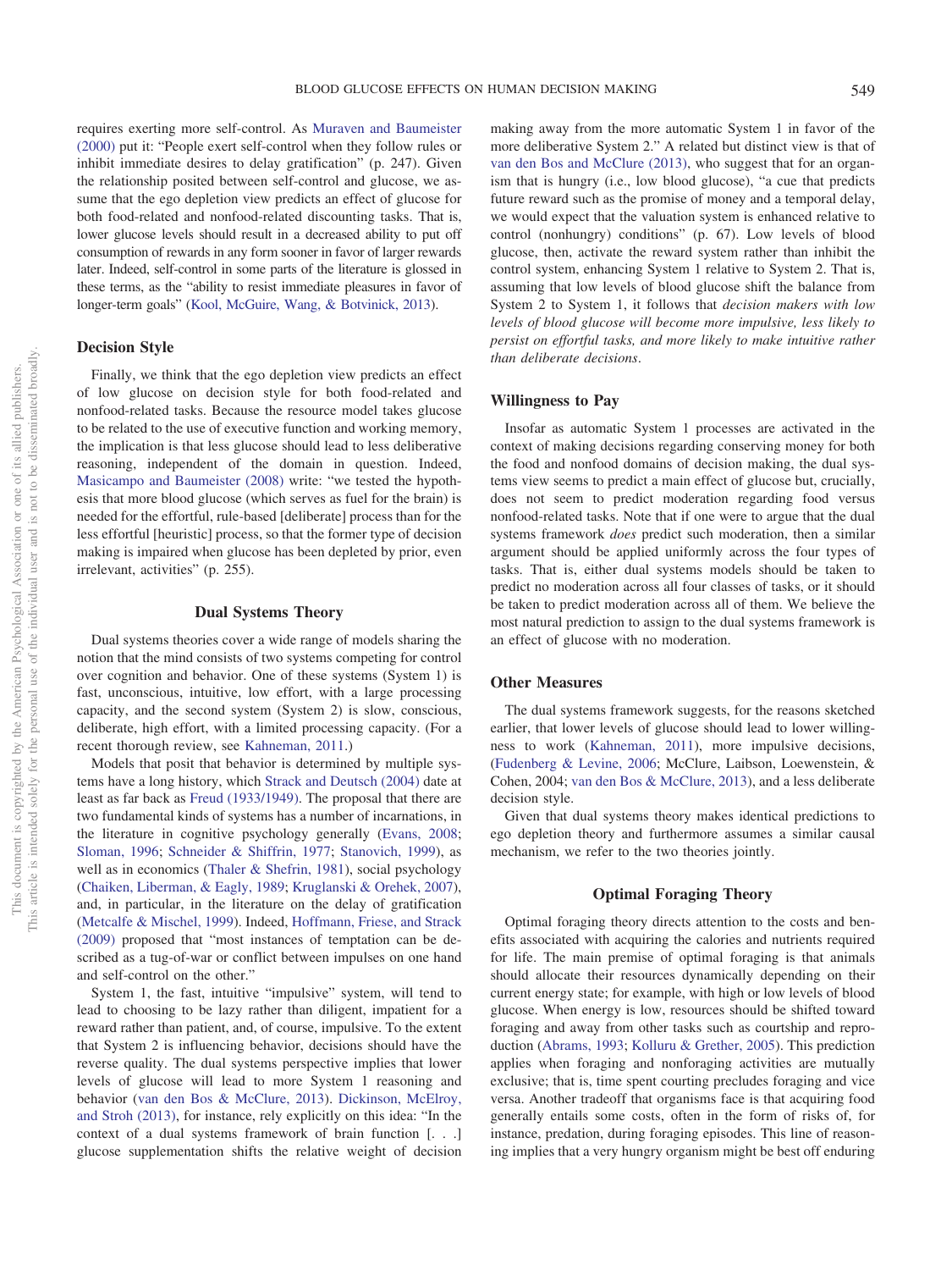the risks of foraging while a satiated organism, having less immediate need of additional calories, might be best off choosing safety over foraging [\(Stephens, 1981\)](#page-18-16). This principle is known as the energy-budget rule [\(Kacelnik & Bateson, 1997\)](#page-16-8). Because low blood glucose signals a negative energy budget, the organism should be more willing to take risks and be more motivated to obtain food rewards sooner rather than later.

These ideas, applied to humans, imply that people's decisions in various domains will depend in a systematic way on their caloric state, as indexed by quantities such as blood glucose. Specifically, *this view implies that people with lower levels of glucose will be more inclined to take food-related risks, be more motivated to obtain food rewards, and be more impatient to obtain food rewards*.

#### **Willingness to Pay and Work**

While optimal foraging theory does not make predictions about willingness to pay for food or nonfood items per se, some studies have demonstrated that human decision makers treat monetary resources in accordance with the energy-budget rule, shifting from risk averse to risk seeking under a negative monetary budget [\(Pietras & Hackenberc, 2001;](#page-17-21) [Pietras, Searcy, Huitema, & Brandt,](#page-17-22) [2008\)](#page-17-22). Given the similarity between food and monetary resources, we predict that low blood glucose will increase the willingness to pay for food but reduce the willingness to pay for rewards not associated with food. Related, hungry organisms, in virtue of their increasingly urgent need for additional calories, are predicted by this framework to make behavioral tradeoffs toward activities that will differentially lead to the acquisition of food and away from other activities. Hungry organisms, then, should be expected to endure greater costs—including the expenditure of effort and enduring of risks—than less hungry organisms.

# **Time Discounting and Decision Style**

The prediction from optimal foraging theory for these two measures is, we believe, debatable. Our view is that a strict interpretation of the theory, which mostly has to do with foraging for food and taking risks to obtain food, does not make a clear prediction about discounting. To the extent that it does make a prediction, it suggests that hungry people ought to be more impatient. [Wang and Dvorak \(2010,](#page-18-3) p. 183), in fact, leaned on this line of argument, writing:

Based on an energy-budget rule [\(Kacelnik & Bateson, 1997;](#page-16-8) [Real,](#page-17-23) [1991;](#page-17-23) [Wang, 2002\)](#page-18-17), we hypothesize that when the status quo (i.e., body-energy budget) is positive or increasing, organisms should be, on average, more future oriented, to increase the chance of reproductive success. However, when the status quo is negative or decreasing, organisms should value present resources more than future resources, to avoid survival-threatening consequences. In general, optimal future discounting should regulate choice among rewards as a function of temporal caloric requirement.

Note the use of the general term "resources" as opposed to "food" in the exposition of this prediction. We believe that this prediction, however, is only loosely licensed by the theory, and so we chose to be conservative in attributing a prediction, and so leave these cells with the notation "n/a" in [Table 1.](#page-2-0) For similar reasons, we make a similar notation for decision style.

#### **Visceral Influences**

Finally, [Loewenstein \(1996\),](#page-17-13) in a line of reasoning that bears some similarity to the ideas discussed previously in the context of optimal foraging theory, proposed that hunger might cause people to value goods and behaviors differently, in turn altering the goals they choose to pursue. Hunger, he argues, exerts a "visceral influence," making goals relating to eating more desirable, while diminishing the desirability of other (noneating-related) goals.

# **Willingness to Pay**

The visceral influences framework suggests that the effect of an impulse depends on the reason for the visceral arousal. Indeed, Loewenstein writes: "At sufficient levels of intensity, individuals will sacrifice almost any quantity of goods not associated with the visceral factor for even a small amount of the associated good" [\(Loewenstein, 1996](#page-17-13) pp. 272–273). This implies that effects of blood glucose will be specific to the associated good, which in this case would mean whether the good contains calories and can satisfy the need for food. Therefore, this model predicts an increased willingness to pay for food when blood glucose is low, that is, when the need for food is high, and a decrease in willingness to pay for any other good.

# **Willingness to Work**

The visceral influences model highlights the *relative* importance of goals, focusing attention on how present state makes obtaining a particular goal or reward more or less appealing. Hunger, then, by increasing the hedonic value of food rewards, can be thought of as increasing the motive to endure the unpleasantness of effort *relative* to the expected hedonic value of obtaining food rewards [\(Loewenstein, 1996\)](#page-17-13). For this reason, lower glucose levels (hunger) should lead to greater willingness to work (i.e., endure the unpleasantness of effort) *in the service of obtaining food rewards*.

#### **Time Discounting**

Loewenstein made the prediction regarding discounting explicit, writing: "A hungry person, for example, is likely to make shortsighted tradeoffs between immediate and delayed food" (p. 275). This suggests that low blood glucose should increase time discounting for food but not for other goods; indeed, Loewenstein also writes that "this present-orientation, however, applies only to goods that are associated with the visceral factor [. . .] A hungry person would probably make the same choices as a non-hungry person between immediate and delayed money (assuming that food cannot be purchased) or immediate and delayed sex" (p. 275). In other words, if we assume that food can, in fact, be easily purchased with money, then low blood glucose might increase time discounting both for food and for money. The specific predictions of the visceral influences view therefore depend on the interpretation of whether money can substitute food. We believe that the most coherent prediction is that low blood glucose should decrease time discounting for money.

#### **Decision Style**

The prediction regarding decision style is somewhat less clear. Loewenstein writes: "Although visceral factors should be and are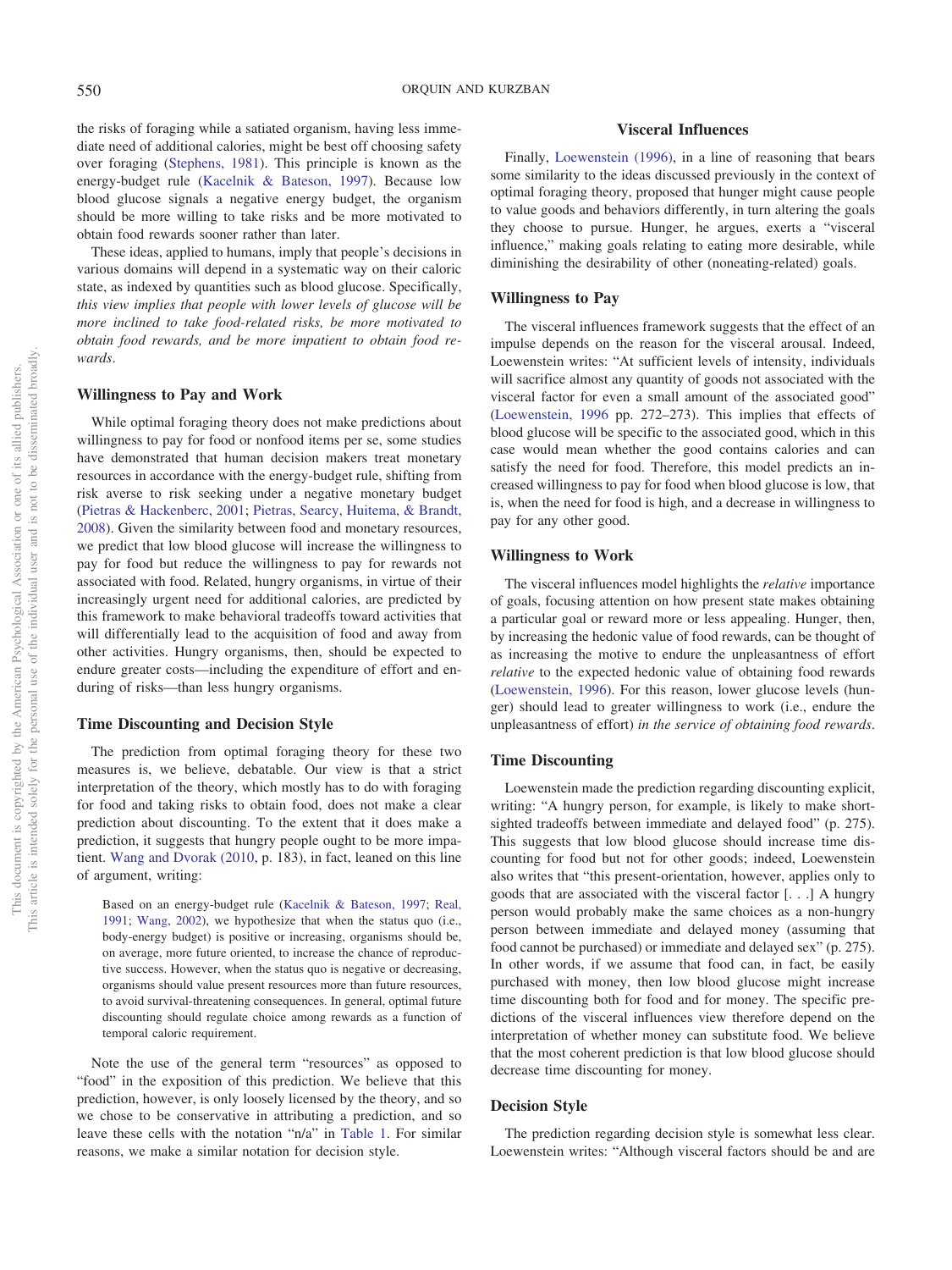taken into account in decision making, they also influence behavior more directly. Hunger, thirst, sexual desire, pain, and indeed virtually all visceral factors, can influence behavior without conscious cognitive mediation" (p. 275). Later Loewenstein suggests that: ". . . there are certain types of influences or incentives that operate independently of, and overwhelm, individual deliberation and volition" (p. 276). We consider this to be a prediction that low blood glucose should lead to more intuitive rather than deliberate decision making, especially when this would be beneficial to obtaining food. If deliberation, on the other hand, is necessary to obtain food, it is less certain whether low blood glucose would lead to more intuitive decision making. When no food is involved in the task, we assume that decision makers will always be less deliberate because the goal to obtain food crowds out all other goals.

# **Summary of Models**

We test the predictions of the models using a meta-analytic analysis of published results of studies that investigate the four types of tasks discussed previously with participants with high or low levels of glucose. Crucially, given our understanding of the predictions of the models, we include a single moderator variable: whether the dependent measure is related to food or not. For instance, as we have just seen, the visceral influences view and the optimal foraging view predict that individuals who are low on blood sugar will be willing to pay more for food, but not for nonfood items. Because the models make similar predictions for some tasks—for example, all models make the intuitive prediction that people with low glucose will be more willing to pay for food and adopt a heuristic decision style—the results contrasting food and nonfood tasks is especially critical.

In sum, the ego depletion and the dual systems model, because they are proposed to be general in their applicability, do not predict a difference for food-related and nonfood-related tasks. They predict that those with low levels of glucose will show, generally, greater willingness to pay, less willingness to work, greater time discounting, and greater reliance on heuristic decision making. The visceral influences view, as well as the optimal foraging view, predicts that willingness to pay and work for nonfood items will, in contrast, decrease for those with lower levels of glucose. The predictions for discounting and decision style are unclear for optimal foraging theory. Finally, the visceral influences view makes the (debatable) prediction that under low blood glucose time discounting for food will be stronger, but not for nonfood items.

#### **Method**

#### **Literature Search Procedure**

Thirty-six published and unpublished articles were included in the meta-analysis. The articles were initially searched through databases. The search was executed twice: First, a pilot search was conducted to generate keywords and databases and, second, a main search was conducted in which appropriate studies were identified. No limitations on publication date were imposed. The searched databases included ISI Web of Science and PsychInfo. Grey literature was searched through Google Scholar, which indexes journals not included in ISI, conference and workshop proceedings,

research and technical reports, theses, books and book chapters, as well as university websites [\(Kousha & Thelwall, 2008;](#page-16-23) [Shultz,](#page-18-18) [2007\)](#page-18-18).

The keywords included combinations of the following terms: "blood glucose," hunger, "food deprivation" AND "decision making," choice, judgment, motivation, "goal pursuit," "goal striving," goals, effort, "impulse control," "self-control," "self-regulation," willpower, "delay of gratification," temptation, "ego depletion," "self-depletion," "ego strength," aggression, volition, "working memory," cooperation. After the second database search, reference lists of included papers were searched. Additional studies were identified through contact with authors. The last search was carried out in March 2014.

The meta-analysis included experimental or quasi-experimental studies on humans in which the independent variable manipulated or measured blood glucose, or in other ways operationalized blood glucose, such as through measurement of hunger, food intake, or controlling food deprivation. An additional requirement was that the dependent variable measured decision making or action selection behaviors. Studies measuring cognitive performance, emotions, or behaviors not related to decision making were not included. Studies in which participants were selected based on a clinical diagnosis, psychographic, or specific sociodemographic traits (e.g., eating disorders, diabetic symptoms, clinically obese, smokers, or drug addicts) were excluded because these subgroups are likely to respond differently to fluctuations in blood glucose.

#### **Inclusion Criteria**

The search process yielded 192 full text records that were screened for eligibility. Study eligibility was established using the following inclusion criteria:

- (1) The independent variable operationalized blood glucose, either through glucose administration, glucose measurement, cephalic phase reaction, food deprivation, or via a hunger score. Studies on any other need state, such as sleep deprivation, oxygen deprivation, or fluid deprivation, were excluded from analyses as were studies based on diabetic symptoms and glucose tolerance tests  $(k = 16)$ .
- (2) The dependent variable was related to decision making or action selection. Studies of general cognition, such as long-term or short-term memory,  $(k = 47)$ , perception and attention  $(k = 32)$ , emotion and aggression  $(k = 12)$ 19), eating behavior ( $k = 15$ ), neuroscience ( $k = 9$ ), and exercise  $(k = 4)$  were excluded.
- (3) To be included in the qualitative synthesis, a minimum of two studies had to be available on a given topic. Single studies on isolated topics  $(k = 8)$  such as variety seeking, social preferences, judgments of female attractiveness, weight loss planning, and choice of healthy and unhealthy foods were excluded. Studies operationalizing but not analyzing the relationship between blood glucose and decision making were also excluded  $(k =$ 4). Studies reporting effect sizes as not significant or as  $p > .05$  or  $p > .10$  were included in the analysis by imputation  $(k = 2)$ .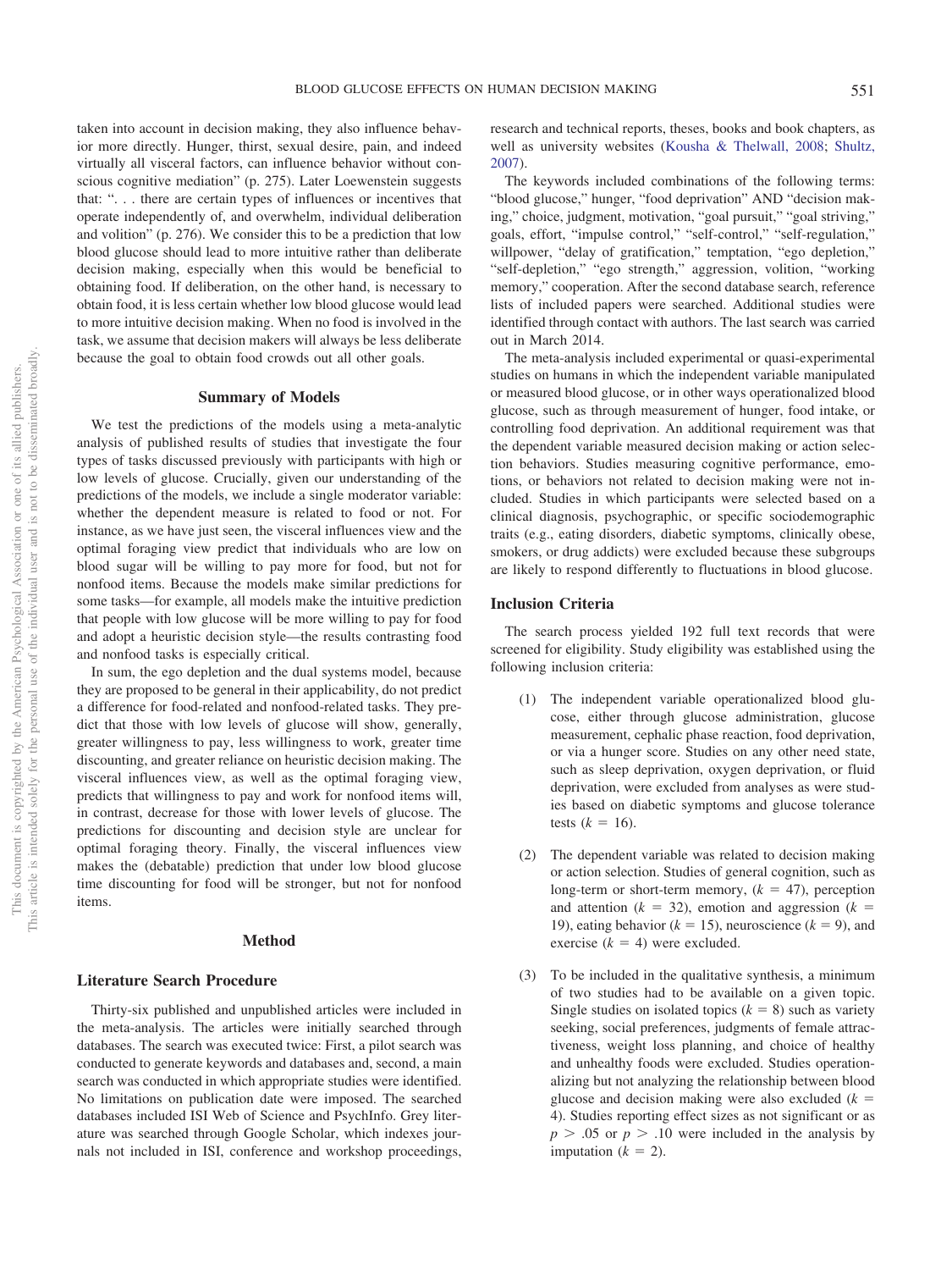(4) To be included in the quantitative synthesis, a minimum of four effect sizes had to be available on a given topic. For this reason, studies on decision making under risk  $(k = 2)$  were excluded from further analyses.

Eventually, 36 studies met all inclusion criteria for the quantitative synthesis. A diagram of the flow of documents is shown in [Figure 1.](#page-6-0)

#### **Coding Procedure**

The included studies were coded with respect to the independent variable, dependent variable, and moderator variable. The coding was first done by the first author. To establish the reliability of the coding procedure, an independent coder blind to the study hypotheses then coded all included studies. The independent coder was not informed about which effect sizes had been extracted from the included studies. The two coders had a high level of agreement for all three variables,  $\kappa_{iv} = .80$ ,  $\kappa_{dv} = .74$ , and  $\kappa_{mv} = 1.0$ . Only the coding of the first author was used in subsequent analyses.

Independent variables were divided into five classes: studies in which blood glucose was directly manipulated by having a treatment group consume either food or sugar rich beverages (*glucose administration*), studies in which blood glucose was measured (*glucose measurement*), studies in which blood glucose was manipulated by having a treatment group fast before the study either by direct instruction from the experimenter or by exploiting time of day variation in food intake, for example, before and after lunch (*food deprivation*), studies in which blood glucose was manipulated by inducing a cephalic phase reaction [\(Mattes, 1997\)](#page-17-24) by, for instance, exposing hungry participants to food smells or symbolic amounts of food (*cephalic phase*), and, finally, studies in which hunger was measured using visual analogue or Likert scales (*hunger score*).

As described previously, the dependent variables were grouped into four classes of studies: *willingness to pay*, *willingness to work*,

*time discounting*, and *decision style*. The studies of willingness to pay used different preference elicitation techniques based on stated and revealed preferences. The stated preference studies included tasks such as rating of purchase intentions [\(Brendl, Markman, &](#page-15-15) [Messner, 2003;](#page-15-15) [Tom & Rucker, 1975\)](#page-18-19), while the revealed preference studies included tasks such as money spent on food during a shopping trip [\(Dodd et al., 1977;](#page-15-6) [Gilbert, Gill, & Wilson, 2002;](#page-16-24) [Mela, Aaron, & Gatenby, 1996;](#page-17-25) [Nisbett & Kanouse, 1969;](#page-17-26) [Stein](#page-18-20)[berg & Yalch, 1978\)](#page-18-20), amount of food or calories purchased during shopping trip [\(Beneke & Davis, 1985;](#page-15-16) [Nederkoorn et al., 2009;](#page-17-2) [Tom, 1983\)](#page-18-21), money donated to charity [\(Briers, Pandelaere, De](#page-15-17)[witte, & Warlop, 2006\)](#page-15-17), money donated to an experimental partner [\(Aarøe & Petersen, 2013;](#page-15-18) [Briers et al., 2006;](#page-15-17) [Petersen, Aarøe,](#page-17-27) [Jenson, & Curry, 2014\)](#page-17-27), and willingness to pay for food elicited by a fourth price Vickrey auction [\(Briz et al., 2013\)](#page-15-7).

The studies of willingness to work similarly used stated and revealed methods for assessing participants' willingness to invest effort in a given task. Stated preference methods included tasks such as hypothetical willingness to help a stranger [\(Dewall,](#page-15-19) [Baumeister, Gailliot, & Maner, 2008;](#page-15-19) [Gailliot et al., 2007\)](#page-16-0), while revealed preference methods included tasks such as effort spent to obtain food on a computerized progressive ratio schedule task [\(Bulik & Brinded, 1994;](#page-15-20) [Epstein, Truesdale, Wojcik, Paluch, &](#page-15-21) [Raynor, 2003;](#page-15-21) [Nasser, Evans, Geliebter, Pi-Sunyer, & Foltin,](#page-17-28) [2008;](#page-17-28) [Raynor & Epstein, 2003;](#page-17-3) [Saelens & Epstein, 1996\)](#page-18-22), persistence on a puzzle or anagram task [\(Dvorak & Simons, 2009;](#page-15-8) [Geeraert & Yzerbyt, 2007\)](#page-16-25), and persistence on an unsolvable figure tracing task [\(Gailliot et al., 2007\)](#page-16-0).

Studies of time discounting were also divided between stated and revealed preference studies, with the stated preference studies including tasks such as hypothetical choice between soonersmaller and later-larger rewards [\(Hoefling & Strack, 2010;](#page-16-26) [Li,](#page-17-29) [2008;](#page-17-29) [Rasmussen, Lawyer, & Reilly, 2010;](#page-17-30) [Wang & Dvorak,](#page-18-3) [2010\)](#page-18-3), and the revealed preference studies included incentive compatible choice between sooner-smaller and later-larger re-



<span id="page-6-0"></span>*Figure 1.* Flow of documents. One hundred ninety-two full-text records were screened for eligibility.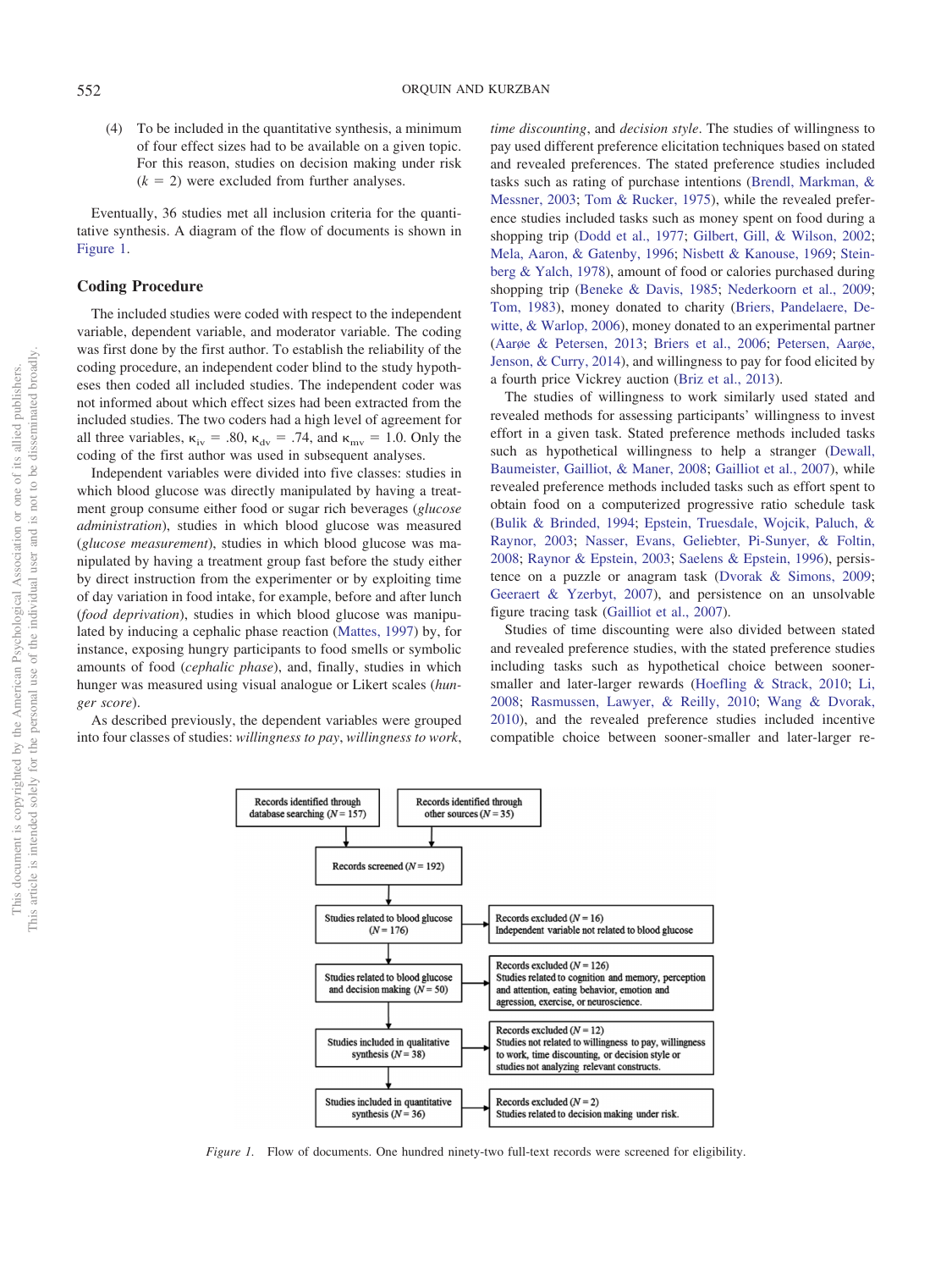wards [\(Forzano & Chelonis, 2010;](#page-16-5) [Kirk & Logue, 1997;](#page-16-6) [Kuhn et](#page-16-7) [al., 2014;](#page-16-7) [Logue & King, 1991\)](#page-17-11).

The smallest group of studies was on decision style. The five studies each used a different measure of the tendency to make deliberate rather than intuitive or automatic judgments or choices. The studies included tasks such as choice accuracy for car and job options during deliberate versus intuitive decision making [\(M. W.](#page-15-22) [Bos, Dijksterhuis, & van Baaren, 2012\)](#page-15-22), granting parole to prisoners versus rejecting parole with rejection being the default choice [\(Danziger, Levav, & Avnaim-Pesso, 2011\)](#page-15-23), susceptibility to attraction bias during apartment choice [\(Masicampo &](#page-17-19) [Baumeister, 2008\)](#page-17-19), tendency to choose an unlikely option during a probability learning task as an indicator of deliberation [\(McMahon](#page-17-31) [& Scheel, 2010\)](#page-17-31), and, finally, Bayes switching task as a measure of Bayesian versus heuristic decision making [\(Dickinson,](#page-15-13) [McElroy, & Stroh, 2013\)](#page-15-13).

The moderator variable was grouped into two classes: If the experimental task was incentivized with food or other caloric rewards, or if the evaluative dimension was food related, the study was coded as *food related*; in all other cases, the study was coded as *not food related*.

# **Statistical Approach**

# **Construct Validity of the Independent Variable**

One of the concerns of the current analysis is that the included studies rely on different operationalizations of blood glucose: blood glucose measurement, glucose administration, cephalic phase reaction, hunger score, and food deprivation. These five operationalizations may differ with respect to their construct validity; that is, not all operationalizations are necessarily equally good measures of the true level of blood glucose. If the five operationalizations differ in construct validity this could introduce a bias in the meta-analysis because studies with higher construct validity tend to yield higher effect sizes. Studies with lower construct validity on the other hand yield smaller effect sizes because study artifacts such as measurement reliability or construct validity attenuate effect sizes [\(Hunter & Schmidt, 2004\)](#page-16-27). To see whether there were meaningful differences in construct validity and potentially correct for this, we reviewed the identified studies for reported measurement reliabilities. Only one study reported the reliability of their blood glucose measurement,  $r_{xx} = .97$  [\(Dvorak](#page-15-8) [& Simons, 2009\)](#page-15-8). To estimate the reliability of the remaining studies, we surveyed literature on the reliability of hand-held blood glucose measurement devices, such as those used in the included studies and literature on the relationship between blood glucose and cephalic phase reactions, food deprivation, and hunger. Besides [Dvorak and Simons \(2009\),](#page-15-8) we identified five other studies in which the reliability of hand-held blood glucose measurement devices was reported [\(Critchell et al., 2007;](#page-15-24) [Hoedemaekers, Klein](#page-16-28) [Gunnewiek, Prinsen, Willems, & Van der Hoeven, 2008;](#page-16-28) [Kanji et](#page-16-29) [al., 2005;](#page-16-29) [Maser, Butler, & DeCherney, 1994;](#page-17-32) [Vlasselaers et al.,](#page-18-23) [2008\)](#page-18-23). The average reliability from the six studies of hand-held blood glucose devices was  $r_{xx} = .95$ . Two studies were identified on the relationship between cephalic phase reaction and blood glucose [\(Bruce & Storlien, 2010;](#page-15-25) [Ott et al., 2011\)](#page-17-33). The average reliability was  $r_{xx} = .67$ . Four studies were identified on the relation between hunger and blood glucose [\(Anderson, Catherine,](#page-15-26)

[Woodend, & Wolever, 2002;](#page-15-26) [Ciampolini & Bianchi, 2006;](#page-15-27) [Flint et](#page-16-30) [al., 2007;](#page-16-30) [Lemmens et al., 2011\)](#page-17-1) and of these, two studies reported two reliabilities. Averaging the six reliabilities yielded  $r_{xx} = .403$ . Three studies were identified on the relationship between blood glucose and food deprivation [\(Green, Elliman, & Rogers, 1997;](#page-16-31) [Owen, Scholey, Finnegan, Hu, & Sünram-Lea, 2012;](#page-17-34) [Sünram-Lea,](#page-18-24) [Foster, Durlach, & Perez, 2001\)](#page-18-24); that is, a variable period of food deprivation, and averaging yielded a reliability of  $r_{xx} = .503$ . For the last group of studies in which blood glucose was manipulated by administrating sugar or food to the study participants, we assumed perfect construct validity based on the fact that these studies relied on a random assignment to a direct manipulation of glucose levels. Note, however, that this does not necessarily imply that participants within a condition have the same absolute levels of blood glucose.

According to psychometric meta-analysis, imperfect construct validity of study *i* attenuates the observed effect size *r* relative to the true effect size  $\rho$  proportional to the square root of the reliability  $r_{xx}$ :

$$
r = \rho \sqrt{r_{xx}}
$$

The square root of the reliability  $r_{xx}$  is referred to as the artifact multiplier  $a_i$  and is a more direct way of seeing the expected attenuation. Studies in which blood glucose, for instance, is operationalized via food deprivation have an average reliability of  $r_{xx}$  = .50. The artifact multiplier  $a_i$  is thus  $\sqrt{.50}$  = .71, which means that food deprivation studies on average result in effect size estimates that are  $71\%$  of the true effect size  $\rho$ ; that is, the effect size which would be obtained using an operationalization with perfect construct validity such as glucose administration.

To inspect the influence of construct validity on the metaanalysis, we conducted a moderator analysis for each independent variable subgroup. To this end, we coded all studies in a positive effect direction and conducted a meta-analysis on the observed correlations for each subgroup using the Hunter and Schmidt approach [\(Hunter & Schmidt, 2004\)](#page-16-27). Despite the noise introduced by aggregating across levels of the dependent and moderator variables, the results suggest that studies with lower levels of construct validity on average yield lower effect sizes. [Table 2](#page-7-0) shows the artifact multipliers for each independent variable subgroup and the observed average effect sizes. We take these results to indicate that the five operationalizations of the independent variable map onto the same physiological construct (blood glucose) although with varying levels of construct validity. To minimize the bias introduced by this artifact we conducted the follow-

<span id="page-7-0"></span>Table 2

*Moderator Analysis of the Independent Variable Showing the Number of Studies (k), Artifact Multiplier (A), Average Effect* Size of the Attenuated (r), and Unattenuated (r<sup>u</sup>) Subgroups

| Independent variable subgroup |    |      |                 |     |
|-------------------------------|----|------|-----------------|-----|
| Glucose administration        | 17 | 1.00 | .25             | 25  |
| Blood glucose measurement     |    | .96  | .28             | .28 |
| Cephalic phase manipulation   |    | .67  | $\overline{17}$ | .20 |
| Food deprivation              | 12 | .50  | .18             | 25  |
| Hunger score                  |    | -40  | .06             | .10 |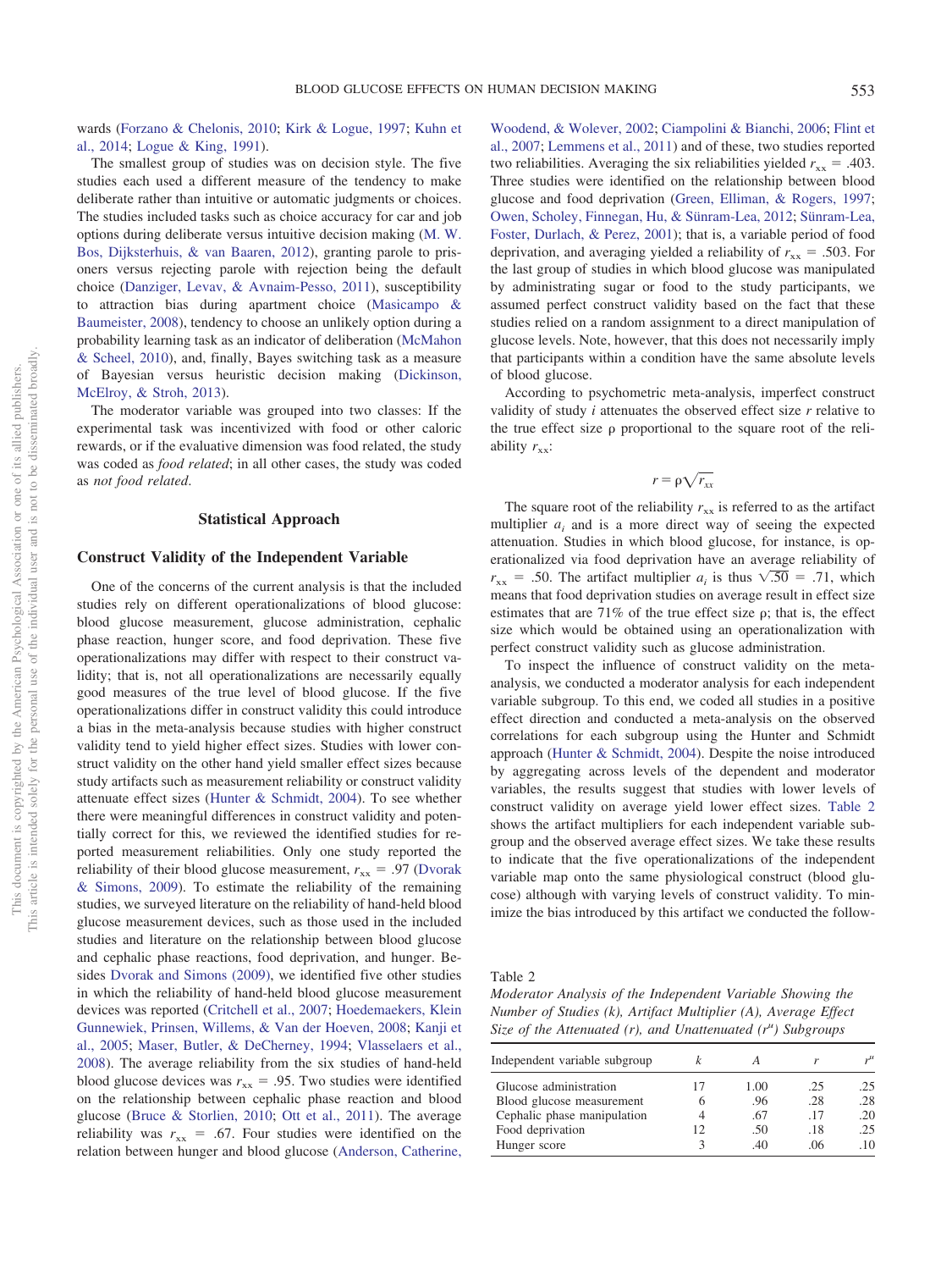ing meta-analysis using a psychometric approach as recommended by Hunter and Schmidt.

# **Computation of Effect Sizes**

Effect sizes were computed as the Pearson's correlation coefficient *r* using the effect size determination program available in *Comprehensive Meta-Analysis*. Wherever possible, effect sizes were computed directly from means and standard deviations, *F* tests, *t* tests, or *p* values. For studies reporting correlation values, no further transformations were performed. Whenever studies reported threshold *p* values, priority was given to means, *F* values, or *t*-values. When no other information was available the *p* value was conservatively set to the upper bound, for example, a study reporting  $p < .05$  was coded as  $p = .05$  [\(Cooper, Hedges, &](#page-15-28) [Valentine, 2009\)](#page-15-28).

Effect sizes were computed by the first author and an independent expert; differences were resolved by discussion. When a study reported effect sizes for several conceptually similar dependent variables, the effect size most similar to that of other studies was extracted. Two studies reported effect sizes for both the food and nonfood subgroups [\(Brendl et al., 2003;](#page-15-15) [Rasmussen et al., 2010\)](#page-17-30) and one study [\(Briz et al., 2013\)](#page-15-7) reported effect sizes for both willingness to pay and time discounting. Studies reporting effect sizes for independent subgroups (for instance men and women) were collapsed. Effect sizes were coded so that a positive effect direction indicates that higher blood glucose led to a higher willingness to pay, a higher willingness to work, a higher time discounting rate, and a higher propensity to make deliberate rather than automatic decisions.

Two studies reported effect sizes as "not significant"; that is, *p* .05 and *p* .10 [\(Mela et al., 1996;](#page-17-25) [Rasmussen et al., 2010\)](#page-17-30). In both cases, the effect size was imputed as the expected effect size correlation for that particular subgroup and blood glucose operationalization [\(Cooper et al., 2009\)](#page-15-28). For instance, [Mela and](#page-17-25) [colleagues \(1996\)](#page-17-25) reported a nonsignificant effect ( $p > .10$ ) of food deprivation on willingness to pay for food ( $N = 96$ ). With an average effect size for willingness to pay for food of  $\rho = -.17$  and an attenuation of 71% due the use of food deprivation as independent variable, this yields an expected effect size  $r = -.12$ ,  $p =$ .242. [Rasmussen and colleagues \(2010\)](#page-17-30) reported two effect sizes as not significant  $(p > .05)$  for time discounting of food and nonfood  $(N = 53)$ . Following the previous method, the imputed effect sizes were  $r = .25$ ,  $p = .07$  and  $r = .13$ ,  $p = .36$ , respectively. In both cases, the expected significance level is above the reported alpha level.

# **Effect Size Averaging**

In light of the previous analysis indicating a potential bias stemming from varying levels of construct validity in the independent variable, we conducted a psychometric meta-analysis following the Hunter and Schmidt approach [\(Cooper et al., 2009;](#page-15-28) [Hunter](#page-16-27) [& Schmidt, 2004\)](#page-16-27). The analysis computes the true average effect size  $\rho$  based on the unattenuated correlation coefficients  $r_i^u$ , the sample size  $n_i$ , and the artifact multiplier  $a_i$ :

$$
\rho = \frac{\sum_{i=1}^{k} (n_i a_i^2 r_i^u)}{\sum_{i=1}^{k} (n_i a_i^2)}
$$

In addition to the average effect size,  $\rho$ , we report the average effect size of the attenuated correlations  $\bar{r}$ , and the 95% credibility interval  $CV_{95}$  of  $\rho$ . The  $CV_{95}$  is different from the confidence interval  $CI_{95}$  in that it is based on the  $SD_{\rho}$  instead of the  $SE_{\rho}$ . Whereas the  $CI_{95}$  indicates the degree of error in the estimate of  $\rho$ because of sampling error, the interpretation of the  $CV_{95}$  is that 95% of the values in the  $\rho$  distribution lie in this interval [\(Hunter](#page-16-27) [& Schmidt, 2004\)](#page-16-27). To estimate the amount of heterogeneity in effect sizes, we computed a metric with a similar interpretation to  $I^2$ , which we refer to here as the pseudo- $I^2$  [\(Borenstein, Hedges,](#page-15-29) [Higgins, & Rothstein, 2011\)](#page-15-29). The pseudo- $I^2$  is the percentage of unexplained variance after correcting for sampling error and artifacts; that is, the between studies variance component for the unattenuated effect size parameters  $(T^u)^2$  divided by the weighted variance of the unattenuated correlations  $(S^u)^2$ :

pseudo 
$$
-I^2 = (T^u)^2/(S^u)^2
$$

where  $(S^u)^2$  is the weighted variance of the unattenuated correlations:

$$
(S^u)^2 = \frac{\sum_{i=1}^k n_i a_i^2 (r_i^u - \overline{r}^u)^2}{\sum_{i=1}^k n_i a_i^2}
$$

and  $(T^{u})^2$  is the between studies variance component for the unattenuated effect size parameters:

$$
(T^{u})^{2} = (S^{u})^{2} - \frac{\sum_{i=1}^{k} n_{i} a_{i}^{2} V_{i}^{u}}{\sum_{i=1}^{k} n_{i} a_{i}^{2}}
$$

The moderator analysis was based on a hierarchical breakdown strategy [\(Hunter & Schmidt, 2004\)](#page-16-27). Support for moderation was observed by a reduction in the pseudo- $I<sup>2</sup>$  and a change in the average corrected effect size estimates for the subgroups relative to the global group. A moderator was considered statistically significant given no overlap in the  $CI_{95}$  and practical significance was assessed through the degree of overlap in the  $CV_{95}$ .

#### **Results**

The main analysis followed a hierarchical breakdown strategy beginning with an analysis of all included studies and then breaking down first by the dependent variable and then by the moderator variable. The results are presented in [Table 3,](#page-9-0) with the main variables of interest being the corrected effect size estimate,  $\rho$ , and the heterogeneity, pseudo- $I^2$ . Estimates of the average uncorrected effect sizes, *r*, and their standard deviations,  $SD_r$ , present the results of a bare-bones analysis; that is, ignoring differences in construct validity between individual studies. [Table 4](#page-10-0) contains an overview of all included studies.

The analysis of all included studies revealed close to zero effect of blood glucose,  $\rho = -.04$ , and a high degree of heterogeneity, pseudo- $I^2 = 78\%$ . Breaking down by dependent variable strongly reduced the degree of heterogeneity for time discounting, pseudo- $I^2 = 21\%$ , and decision style, pseudo- $I^2 =$ 0%, but not for willingness to pay or willingness to work. For all but one dependent variable, the corrected effect size estimates were significantly different from the global estimate. Breaking further down by moderator variable reduced the degree of heterogeneity to zero for all subgroups except willing-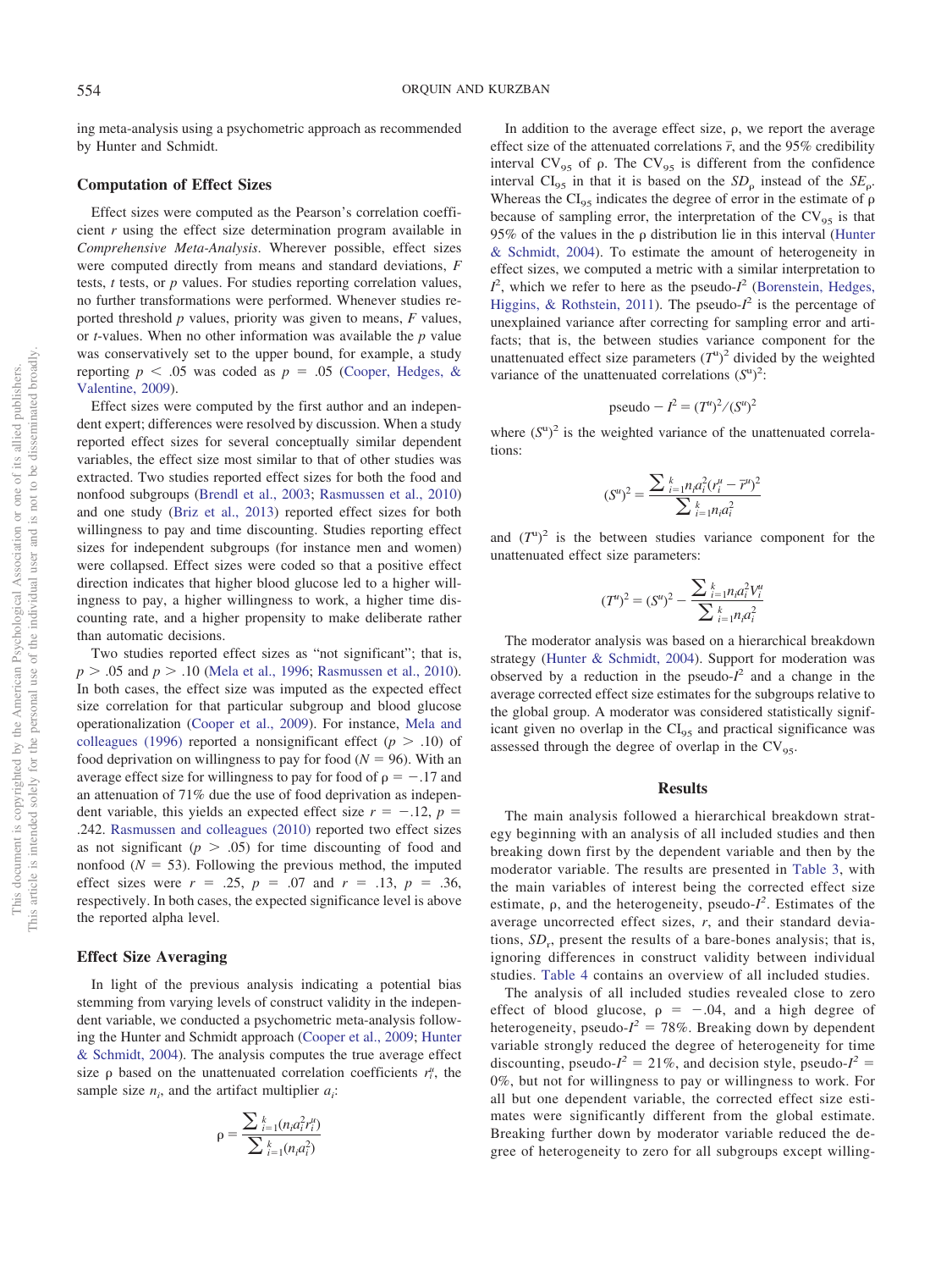<span id="page-9-0"></span>Table 3 *Main Results on the Effect of Blood Glucose on Decision Making*

| Group               | k  | N    | r      | $SD_r$ | $\rho$ | $SD_{\rho}$ | $CV_{95}$ LL | $CV_{95}$ UL | $CI_{95}$ LL | $CI_{95}$ UL | Pseudo- $I^2$ |
|---------------------|----|------|--------|--------|--------|-------------|--------------|--------------|--------------|--------------|---------------|
| All studies         | 42 | 3994 | $-.04$ | .21    | $-.04$ | .24         | $-.51$       | .44          | $-.07$       | .00          | 78%           |
| Willingness to pay  | 15 | 2535 | $-.07$ | .14    | $-.09$ | .18         | $-.44$       | .25          | $-.16$       | $-.03$       | 75%           |
| Food                | 11 | 2273 | $-.12$ | .08    | $-.17$ | .10         | $-.36$       | .02          | $-.26$       | $-.07$       | 52%           |
| Nonfood             |    | 411  | .22    | .00    | .24    | .00         | .24          | .24          | .10          | .39          | $0\%$         |
| Willingness to work | 12 | 444  | .17    | .33    | .18    | .30         | $-.40$       | .77          | .09          | .28          | 76%           |
| Food                |    | 91   | $-.47$ | .10    | $-.50$ | .00         | $-.50$       | $-.50$       | $-.65$       | $-.36$       | $0\%$         |
| Nonfood             |    | 353  | .33    | .07    | .34    | .00         | .34          | .34          | .22          | .46          | $0\%$         |
| Time discounting    | 10 | 707  | $-.21$ | .10    | $-.25$ | .07         | $-.39$       | $-.11$       | $-.33$       | $-.17$       | 21%           |
| Food                | 6  | 408  | $-.24$ | .10    | $-.35$ | .00         | $-.35$       | $-.35$       | $-.22$       | $-.48$       | $0\%$         |
| Nonfood             |    | 352  | $-.17$ | .07    | $-.18$ | .00         | $-.18$       | $-.18$       | $-.03$       | $-.32$       | $0\%$         |
| Decision style      |    | 308  | .27    | .10    | .26    | .00         | .26          | .26          | .12          | .41          | $0\%$         |

*Note.*  $k =$  number of studies;  $N =$  sample size;  $r =$  attenuated effect size;  $SD_r =$  standard deviation of the attenuated effect size;  $\rho =$  unattenuated effect size;  $SD_p$ , = standard deviation of the unattenuated effect size;  $CV_{95}$  LL = lower limit of the 95% credibility interval; CV<sub>95</sub> UL = upper limit of the 95% credibility interval; CI<sub>95</sub> LL = lower limit of the 95% confidence interval; CI<sub>95</sub> UL = upper limit of the 95% confidence interval; pseudo-I<sup>2</sup> = within-group heterogeneity.

ness to pay for food, pseudo- $I^2 = 52\%$ . The large pseudo- $I^2$ value for this subgroup suggests between-study variability not accounted for by artifacts or sampling error [\(Higgins & Thomp](#page-16-32)[son, 2002\)](#page-16-32). To explore the heterogeneity, we conducted a hold one out analysis. The analysis revealed that one study [\(Beneke](#page-15-16) [& Davis, 1985\)](#page-15-16) was responsible for all heterogeneity in the subgroup. Excluding this study yielded a slightly higher effect size,  $\rho = -.22$ , and a complete reduction in heterogeneity, pseudo- $I^2 = 0\%$ . At the lowest subgroup level, effect size estimates were significantly different for the food/nonfood subgroups for willingness to pay and willingness to work. For time discounting, the food/nonfood subgroups resulted in a decrease in the pseudo- $I^2$  yet overlapping  $CI_{95}$  intervals. However, the food/nonfood subgroup  $CV_{95}$  intervals did not overlap, which for practical purposes suggests an effective moderator. For decision style, only the nonfood subgroup was observed. [Figure](#page-11-0) [2](#page-11-0) shows a forest plot of the unattenuated effect sizes.

Overall, the hierarchical breakdown supports an analysis of the data at the lowest subgroup level. [Figure 2](#page-11-0) provides a visual intuition for the hierarchical breakdown. One can imagine the global analysis as the black line going through  $r = 0$ ; in fact, the global effect size estimate is not significantly different from zero. A decomposition of the global effect size estimate into dependent variable groups (illustrated as grey diamonds) suggests that the absence of any global effect is actually because of the averaging of two positive and two negative effect size estimates. A further decomposition into food/nonfood subgroups (illustrated as white and black diamonds) shows how the dependent variable estimates result from the averaging of, at least in the case of willingness to pay and willingness to work, extremely different subgroups.

As a robustness check (Appendices A and B) shows the results excluding the three imputed studies and results where the imputed studies have been set to zero effect size  $(r = 0)$ . When computing the average effect size for all studies and the overall effect for willingness to pay and time discounting, the studies providing multiple effect sizes were collapsed into single estimates to maintain the assumption of independence.

# **Publication Analysis**

Before drawing any conclusions from the analysis, it is important to assess the extent of publication bias. Most publication analyses are based on estimates of funnel plot asymmetry that gauge the individual study effect size estimate as a function of study precision. However, these methods are likely compromised if a dataset contains any small-study effect other than publication bias because this is likely to influence the symmetry of the funnel plot, even in the absence of publication bias. In the current dataset, the correlation between the construct validity of the independent variable and the sample size is  $r = -.34$ , which means that larger studies are generally less construct valid and hence should result in attenuated effect sizes. This means that even in the absence of publication bias, we should expect an asymmetric funnel plot. Given the small number of studies in each subgroup and a known small-study effect, it would therefore be difficult to interpret results from, for instance, Egger's regression [\(Egger, Smith, Schneider, & Minder, 1997\)](#page-15-30) or by visually inspecting funnel plot asymmetries. More recent publication analyses such as precision-effect test or precision-effect estimate with standard error (for a recent overview, see [Carter](#page-15-9) [& McCullough, 2014\)](#page-15-9) would also be compromised by the small number of studies in each subgroup.

Another possibility to infer the likelihood of publication bias is to examine the number of unpublished and significant studies included in the analysis on the theory that significant studies are more likely to get published. The current dataset contained 44 effect sizes, 17 of which did not reach significance at the  $p =$ .05 level. Of the 36 included articles, three were unpublished. The three unpublished studies provided four effect sizes, one of which did not reach significance. Although this should be taken with some caution, this pattern does suggests that the unpublished studies are actually more likely to reach significance (25% are nonsignificant, *ns*) compared with the published studies (40% are *ns*), which speaks against publication bias.

As a final robustness check, we conducted a trim-and-fill analysis [\(Duval & Tweedie, 2000\)](#page-15-31) on each moderator subgroup using the observed (attenuated) correlations to estimate a cor-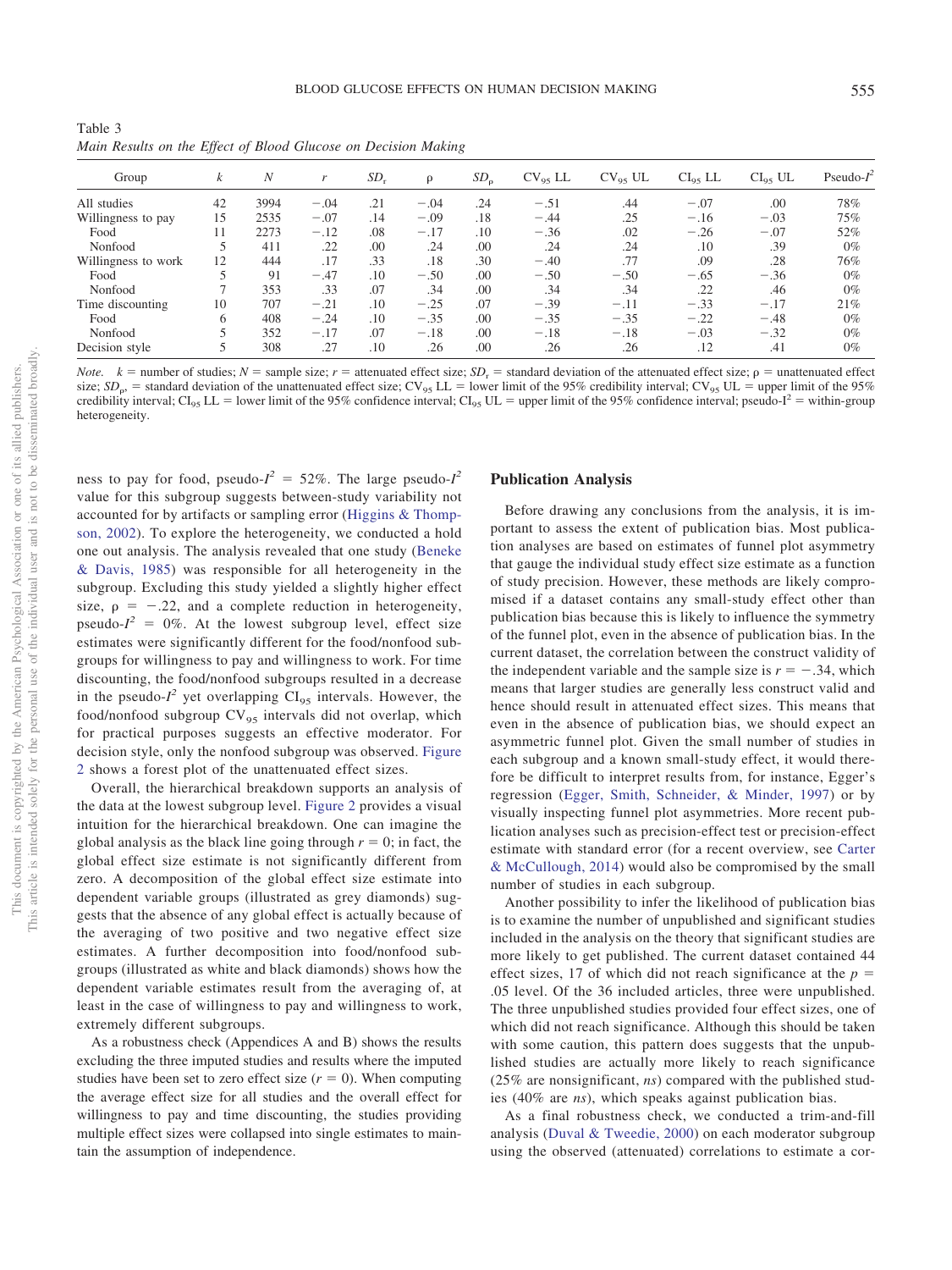*Overview of Included Studies and Their Sample Size*  $(n<sup>I</sup>)$ *, Attenuated*  $(r_I)$  *and Unattenuated*  $(r_I^U)$ Effect Sizes, Artifact Multiplier (a<sub>I</sub>), Independent Variable Group (IV), Dependent Variable *Group (DV), and Moderator Variable Group (MV)*

| Authors                         | $n^{i}$ | $r_i$  | $a_i$ | $r_i^{\mu}$ | IV           | DV         | MV |
|---------------------------------|---------|--------|-------|-------------|--------------|------------|----|
| Beneke & Davis 1985             | 596     | .03    | .63   | .05         | Н            | <b>WTP</b> | F  |
| Bos et al. 2012                 | 82      | .22    | 1.00  | .22         | GA           | DS         | NF |
| Brendl et al. 2003 (food)       | 149     | $-.10$ | .82   | $-.12$      | C            | <b>WTP</b> | F  |
| Brendl et al. 2003 (non-food)   | 149     | .17    | .82   | .21         | C            | <b>WTP</b> | NF |
| Briers et al. 2006 (1)          | 66      | .27    | 1.00  | .27         | GA           | <b>WTP</b> | NF |
| Briers et al. 2006 (2)          | 58      | .27    | .82   | .32         | $\mathsf{C}$ | <b>WTP</b> | NF |
| Briz et al. 2013                | 252     | $-.13$ | .71   | $-.18$      | <b>FD</b>    | <b>WTP</b> | F  |
| Briz et al. 2013                | 252     | $-.20$ | .71   | $-.28$      | FD           | TD         | F  |
| Bulik & Brinded 1994            | 6       | $-.29$ | .63   | $-.45$      | <b>FD</b>    | <b>WTW</b> | F  |
| Danziger et al. 2011            | 8       | .91    | .71   | 1.00        | ${\rm FD}$   | DS         | NF |
| DeWall et al., 2008 (2)         | 59      | .31    | 1.00  | .31         | <b>GA</b>    | <b>WTW</b> | NF |
| Dickinson et al. 2013           | 113     | .24    | 1.00  | .24         | GA           | DS         | NF |
| Dodd et al. 1977                | 604     | $-.16$ | .71   | $-.23$      | <b>FD</b>    | <b>WTP</b> | F  |
| Dvorak & Simons 2009            | 180     | .29    | .98   | .29         | <b>GM</b>    | <b>WTW</b> | NF |
| Epstein et al. 2003             | 17      | $-.48$ | 1.00  | $-.48$      | GA           | <b>WTW</b> | F  |
| Forzano & Chelonis 2010         | 11      | $-.80$ | 1.00  | $-.80$      | GA           | TD         | F  |
| Gailliot et al. 2007 (4)        | 12      | .56    | .97   | .57         | GМ           | <b>WTW</b> | NF |
| Gailliot et al. 2007 (5)        | 23      | .45    | .97   | .46         | <b>GM</b>    | <b>WTW</b> | NF |
| Gailliot et al. $2007(6)$       | 17      | .43    | .97   | .44         | <b>GM</b>    | <b>WTW</b> | NF |
| Gailliot et al. 2007 (9)        | 18      | .62    | 1.00  | .62         | <b>GA</b>    | <b>WTW</b> | NF |
| Geeraert & Yzerbyt 2007         | 44      | .28    | 1.00  | .28         | GA           | <b>WTW</b> | NF |
| Gilbert et al. 2002             | 222     | $-.16$ | 1.00  | $-.16$      | GA           | <b>WTP</b> | F  |
| Hoefling & Strack 2010          | 59      | $-.32$ | .71   | $-.45$      | <b>FD</b>    | TD         | F  |
| Kirk & Logue 1997               | 14      | $-.53$ | 1.00  | $-.53$      | <b>GA</b>    | TD         | F  |
| Kuhn et al. 2014                | 149     | $-.07$ | 1.00  | $-.07$      | GA           | TD         | NF |
| Li $2008(1)$                    | 49      | $-.32$ | .82   | $-.39$      | C            | <b>TD</b>  | NF |
| Li 2008 (2)                     | 36      | $-.33$ | .82   | $-.40$      | $\mathsf{C}$ | TD         | NF |
| Logue & King 1991               | 19      | $-.07$ | .71   | $-.09$      | <b>FD</b>    | TD         | F  |
| Masicampo & Baumeister 2008     | 60      | .21    | 1.00  | .21         | GA           | DS         | NF |
| McMahon & Scheel 2010           | 45      | .38    | 1.00  | .38         | GA           | DS         | NF |
| Mela et al. 1996                | 96      | $-.12$ | .71   | $-.17$      | <b>FD</b>    | <b>WTP</b> | F  |
| Nasser et al. 2008              | 12      | $-.69$ | 1.00  | $-.69$      | GA           | <b>WTW</b> | F  |
| Nederkoorn et al., 2009 (2)     | 94      | $-.19$ | .63   | $-.30$      | Н            | <b>WTP</b> | F  |
| Nisbett & Kanouse 1969          | 134     | $-.18$ | .71   | $-.25$      | ${\rm FD}$   | <b>WTP</b> | F  |
| Petersen et al. $2014(1)$       | 34      | .34    | .71   | .48         | <b>FD</b>    | <b>WTP</b> | NF |
| Rasmussen et al. 2010 (nonfood) | 53      | $-.13$ | .71   | $-.18$      | FD           | TD         | NF |
| Rasmussen et al. 2010 (food)    | 53      | $-.25$ | .71   | $-.35$      | <b>FD</b>    | TD         | F  |
| Raynor & Epstein 2003           | 40      | $-.40$ | 1.00  | $-.40$      | GA           | <b>WTW</b> | F  |
| Saelens & Epstein 1996          | 16      | $-.56$ | .63   | $-.89$      | H            | <b>WTW</b> | F  |
| Steinberg & Yalch 1978          | 30      | $-.18$ | 1.00  | $-.18$      | GA           | <b>WTP</b> | F  |
| Tom & Rucker 1975               | 40      | $-.60$ | 1.00  | $-.60$      | <b>GA</b>    | <b>WTP</b> | F  |
| Tom 1983                        | 56      | $-.31$ | .71   | $-.44$      | <b>FD</b>    | <b>WTP</b> | F  |
| Wang & Dvorak 2010              | 65      | $-.23$ | .98   | $-.23$      | <b>GM</b>    | TD         | NF |
| Aarge & Petersen 2013           | 104     | .18    | .97   | .19         | <b>GM</b>    | <b>WTP</b> | NF |
|                                 |         |        |       |             |              |            |    |

*Note.*  $C =$  cephalic phase manipulation; FD = food deprivation; GA = glucose administration; GM = glucose measurement;  $H =$  hunger score;  $DS =$  decision style; WTP = willingness to pay; WTW = willingness to work;  $TD =$  time discounting;  $F =$  food related;  $NF =$  not food related.

rected average effect size assuming publication bias. The trimand-fill analysis resulted in a downward adjustment of the average effect size for most of the subgroups, yet none of the adjusted confidence intervals crossed zero [\(Table 5\)](#page-12-0). We take this to suggest that even under the assumption of publication bias the results of the psychometric meta-analysis still provide a fairly accurate estimate of the average effect sizes.

#### **Discussion**

Using a psychometric meta-analysis [\(Hunter & Schmidt,](#page-16-27) [2004\)](#page-16-27), we examined 36 studies providing 44 estimates of the effect of blood glucose on performance in four decision-making domains: studies in which participants made decisions of whether to spend or save money (willingness to pay), studies in which participants made decisions of whether to spend or save effort (willingness to work), studies in which participants made decisions between sooner-smaller and later-larger rewards (time discounting), and, finally, studies measuring the tendency to make deliberate versus intuitive decisions (decision style). We included only a single moderator in our analysis, whether the study in question was food related or not food related. The results are summarized in the first column of [Table 1.](#page-2-0)

<span id="page-10-0"></span>Table 4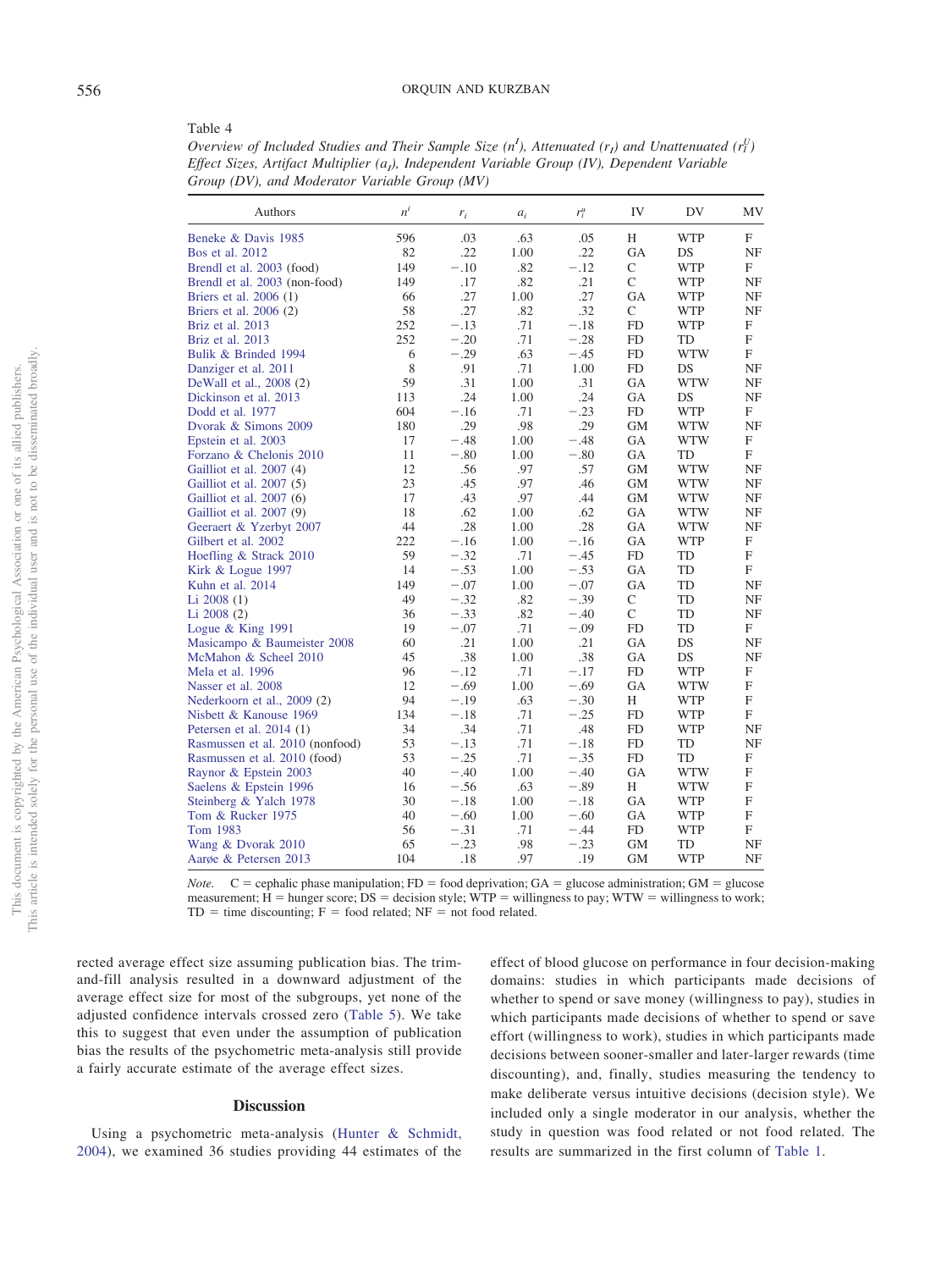

#### $\square$  Data  $\diamond$  Mean Aggregation

<span id="page-11-0"></span>*Figure 2.* Forest plot of the unattenuated effect sizes for each of the four dependent variables. Error bars represent the 95% confidence intervals of the mean.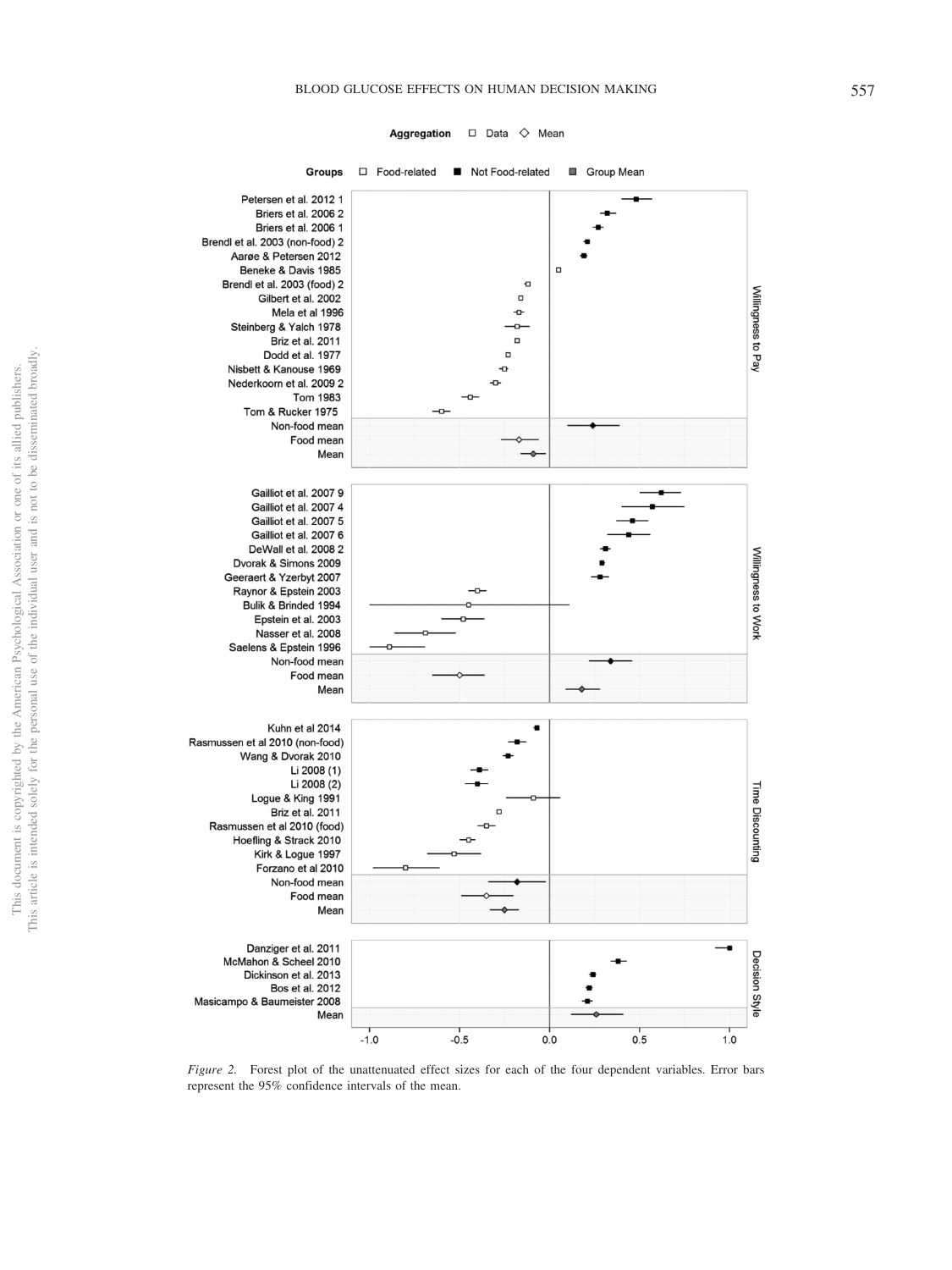| Group               | <b>Bias</b> | Studies filled | $r_{observed}$ | $r_{adjusted}$ | $CI_{95}$ LL | $CI_{95}$ UL |
|---------------------|-------------|----------------|----------------|----------------|--------------|--------------|
| Willingness to pay  |             |                |                |                |              |              |
| Food                | Negative    | 4              | $-.16$         | $-.11$         | $-.19$       | $-.03$       |
| Nonfood             | Positive    | $\overline{2}$ | .22            | .19            | .11          | .28          |
| Willingness to work |             |                |                |                |              |              |
| Food                | Negative    |                | $-.48$         | $-.44$         | $-.60$       | $-.26$       |
| Nonfood             | Positive    | $\overline{c}$ | .33            | .31            | .21          | .40          |
| Time discounting    |             |                |                |                |              |              |
| Food                | Positive    | $\overline{c}$ | $-.29$         | $-.22$         | $-.03$       | $-.40$       |
| Nonfood             | Positive    | $\overline{c}$ | $-.17$         | $-.13$         | $-.01$       | $-.24$       |
| Decision style      |             |                |                |                |              |              |
| Nonfood             | None        | 0              | .31            | .31            | .13          | .47          |
|                     |             |                |                |                |              |              |

<span id="page-12-0"></span>Table 5 *Trim-and-Fill Publication Analysis of the Observed Effect Size Estimates*

*Note.* bias = expected direction of publication bias; studies filled = number of studies imputed;  $r_{observed}$  = attenuated effect sizes;  $r_{\text{adjusted}}$  = effect sizes after imputation; CI<sub>95</sub> LL = lower limit of the 95% confidence interval of the adjusted estimates;  $CI_{95}$  UL = upper limit of the 95% confidence interval of the adjusted estimates.

#### **Summary of Results**

The analysis of willingness to pay revealed a small negative main effect of blood glucose. The moderator analysis, however, revealed a significant negative effect of blood glucose on willingness to pay for food related tasks and a significant positive effect for tasks that are not food related. This means that *low blood glucose increases the willingness to spend money on food but lowers the willingness to spend money on anything not food related*.

The meta-analysis of the willingness to work studies revealed a similar pattern to the willingness to pay studies, the main difference being much larger effect sizes. This means that *low blood glucose increases the willingness to work on food related tasks but decreases the willingness to work on any other task*.

The analysis of time discounting revealed a significant, negative main effect of blood glucose levels. There was no significant difference between the food- and nonfood-related tasks. However, the moderator did reduce the pseudo- $I^2$ , and there was no overlap in the credibility intervals of the two moderator groups, which for all practical purposes suggests a moderator effect. This means that *low blood glucose increases the future discount rate for food and to a lesser extent the discount rate for nonfood*.

The analysis of decision style was by far the smallest and included five studies, all of which were coded as not food related. The analysis revealed a significant positive effect of blood glucose levels on decisions style meaning that *low blood glucose increases the tendency to make intuitive rather than deliberate decisions on tasks that are not food related*.

Two studies were identified looking at the effect of blood glucose on decision making under risk [\(Levy, Thavikulwat, &](#page-17-35) [Glimcher, 2013;](#page-17-35) [Symmonds, Emmanuel, Drew, Batterham, &](#page-18-25) [Dolan, 2010\)](#page-18-25). Given the low number of studies, we decided not to include these studies in the quantitative synthesis. However, because the studies are relevant according to the inclusion criteria, we discuss them here.

The only theory making clear predictions about decision making under risk is optimal foraging theory. At the center of the theory is the principle of the budget rule, which proposes that animals under negative energy budgets will shift from risk averse to risk seeking.

If we assume that human decision makers behave toward monetary resources in a similar way as to food resources [\(Pietras & Hack](#page-17-21)[enberc, 2001;](#page-17-21) [Pietras et al., 2008\)](#page-17-22), this leads to the prediction that decreasing levels of blood glucose should increase the risk taking for both food and money. The two studies on decision making under risk demonstrate this effect, showing that decision makers with low levels of blood glucose tend to make riskier choices when the outcome is either food or money.

#### **Model Performance**

How well did the four models do, across measures, in correctly predicting the pattern of findings observed? As discussed previously, not all models make predictions for each type of dependent measure and, further, some predictions are subject to a certain amount of debate. Furthermore, we have no results to report for one cell of the matrix: decision style tasks with food-related dependent measures. Still, we will attempt to summarize how well each model fared.

As discussed previously, the ego depletion and dual systems models make similar predictions, thus we evaluate the two models jointly. The main assumption of these models is that low levels of blood glucose create a fuel shortage in specific parts of the brain, particularly those areas related to the operation of the "rational" System 2. The deactivation of System 2 leads to a *general* loss of self-control, which, in the context of our dependent variables, means a general tendency to be lazy; that is, a lower willingness to work, a greater willingness to pay, higher time discounting, and the inability to make deliberate "thoughtful" decisions.

The meta-analytic results are in conflict with the two first predictions. The strength of the food moderator for willingness to work and willingness to pay undermines the prediction that the effect of blood glucose will be general. The time discounting results similarly suggest a moderation by food, albeit a smaller one. For decision style, the ego depletion/dual systems model predicts a general decrease in deliberation as a function of lower blood glucose levels. The observations are consistent with this prediction, but it is important to note that we have observations in only the nonfood domain; from our results, we cannot determine whether there is a moderator effect for this measure as well.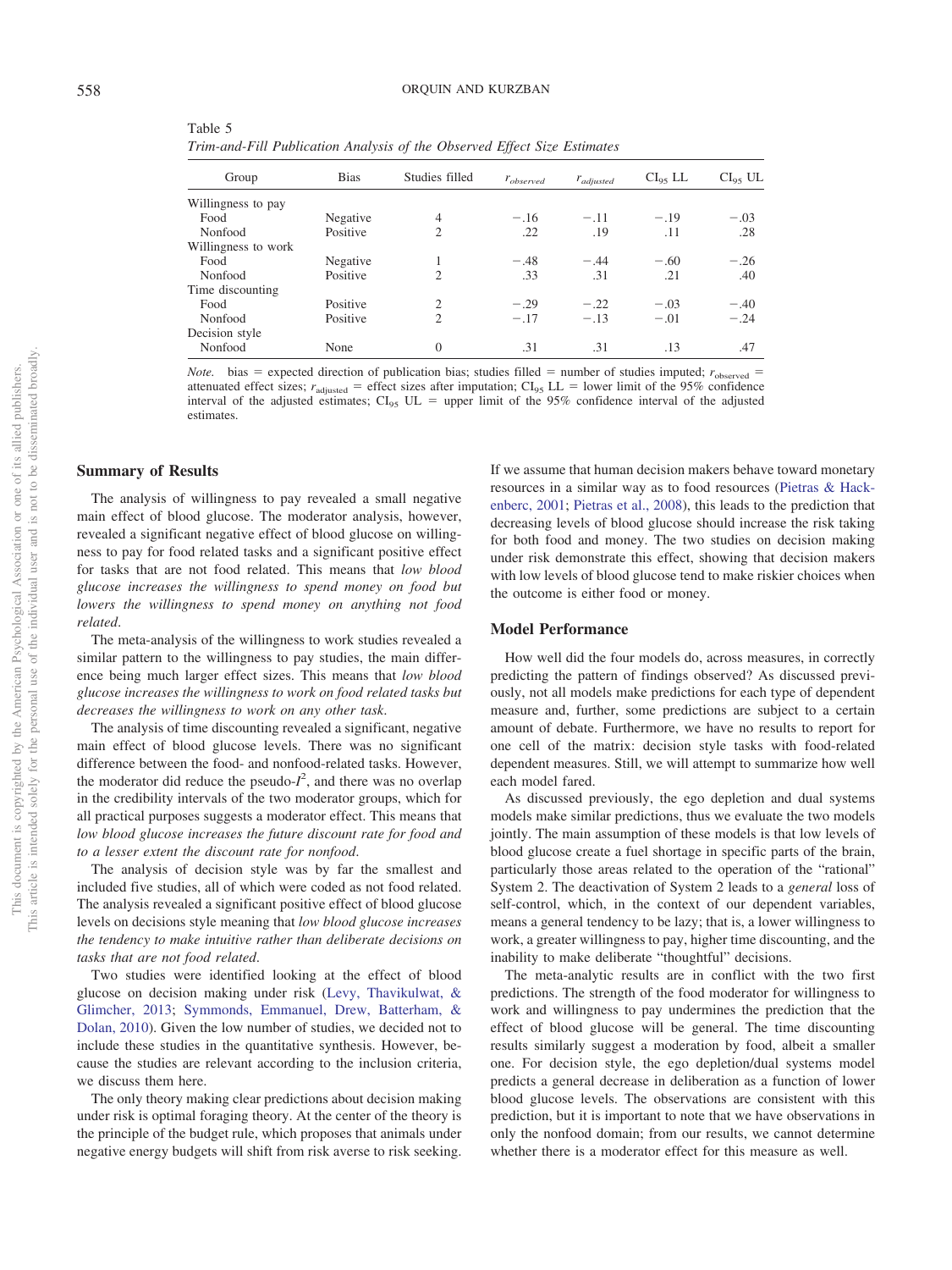Overall, the predictions of the ego depletion/dual systems models fail in three out of the four domains we investigated. An alternative interpretation is to see the observations independently, in which case the models achieve five out of seven correct predictions. However, on this interpretation, the model achieves correct predictions inconsistently, correctly predicting an effect of blood glucose on willingness to work for nonfood and willingness to pay for food.

The visceral influences model assumes that low blood glucose levels cause the sensation of hunger and the motivation to seek food to alleviate this feeling. In the context of our dependent variables, this leads to seven predictions. First, lower blood glucose is predicted to increase willingness to work and willingness to pay for food while decreasing for nonfood. Second, time discounting is predicted to increase for food and decrease for nonfood. Finally, decision style is predicted to become more intuitive and less deliberate as a function of lower blood glucose.

Comparing these predictions with the observations suggests an overall high level of accuracy: six out of seven correct predictions. With respect to decision style, the model does not make particularly clear predictions and, as discussed previously, we interpret the model as predicting less deliberation for both food and nonfood. Future theoretical refinement and additional empirical work will be needed to arbitrate this issue. Overall, however, the model performs exceedingly well, making more predictions than the other models yet achieving a high level of accuracy.

Finally, optimal foraging models assume that evolution has shaped humans and other animals to respond to low levels of blood glucose by increasing foraging behaviors and, if necessary, incur costs and risk to obtain food. In the context of our dependent variables, this leads to the predictions that lower blood glucose increases willingness to work and willingness to pay for food; these effects should be reversed for nonfood. Optimal foraging models are more or less silent regarding time discounting and decision style. Comparing the predictions with observations, all four predictions match the data. A fifth prediction, that low blood glucose increases risk taking, also seems to match the findings of the two studies included in the qualitative synthesis, though, for reasons described previously, we do not include this prediction in the tally. In sum, the optimal foraging model makes fewer predictions than any of the other models, but achieves the best accuracy overall.

To conclude, we find that no single theory provides an unambiguous and accurate account of all the effects of blood glucose on decision making. However, the results clearly indicate that the two signaling models fare better than the ego depletion/dual systems model.

#### **Implications**

The present analysis suggests, then, the correct explanation for the effects documented are not to be found in resource models or dual systems models. The poor performance of the resource model is consistent with the growing worries about both the empirical and conceptual shortcomings of the resource model [\(Beedie & Lane,](#page-15-11) [2012;](#page-15-11) [Job et al., 2013;](#page-16-13) [Kurzban, 2010;](#page-16-10) [Lange & Kurzban, 2014;](#page-17-36) [Molden et al., 2012;](#page-17-18) [Sanders et al., 2012\)](#page-18-7). Our view is that the present findings add additional weight to the notion that there is little to be gained by further inquiry into the glucose as willpower

fuel model. This line of work should be abandoned in favor of more productive avenues.

Several predictions of dual systems models are, similarly, not borne out. Given the broad application of such models, one might suggest that the present context, effects of glucose, represents a boundary on the applicability of these sorts of models, rather than undermining such models generally. To retain confidence in dual systems models in this way, a principled explanation must be provided for why predictions derived from these models are not reflected in the patterns of data we observed. Absent such explanations, we take the position that the present results indict dual systems models to some extent.

More positively, the results reinforce prior suggestions [\(Green et](#page-16-31) [al., 1997;](#page-16-31) [Hagger, Wood, Stiff, & Chatzisarantis, 2010;](#page-16-9) [Kurzban,](#page-16-10) [2010;](#page-16-10) [Gibson & Green, 2002;](#page-17-7) [Messier, 2004;](#page-17-9) [Rogers & Lloyd,](#page-18-26) [1994;](#page-18-26) [Wang & Dvorak, 2010\)](#page-18-3) that concentrations of glucose molecules constitute information that is used for adaptive decision making. There is little dispute that glucose molecules supply energy from their chemical bonds for important processes, including providing the energy for the mechanical motion of the muscles, the electrical activity of neurons, and so forth. Glucose molecules are, more or less literally, a fuel for such processes. However, because glucose is so important to human functioning in its role as a fuel, it should be expected, from a functional perspective, that careful track should be kept of the present supply—just as fuel gauges do in vehicles—and that decisions should be made based on the present measurement—just as drivers are more likely to search for and stop at fueling stations as the fuel gauge dips toward empty.

That is, we think that these results reinforce the view that the proper way to think about the role of glucose in decision making is to consider the body's measurement of glucose as an input that guides adaptive behavior. Low glucose levels cause the sensation of hunger and motivate feeding-related behaviors at the expense of other potential priorities. The present results are continuous with these prior findings, suggesting that levels of glucose influence the willingness to work and the willingness to pay not *in general* but *in particular* in the context of food.

This interpretation aligns with recent findings investigating the effect of swishing glucose solutions in the oral cavity. If measurements of glucose are the key factor influencing behavior, then the detection of glucose in the mouth might exert an influence on decision making, even when the solution is not consumed. [Kurzban \(2010\),](#page-16-10) in discussing the role of glucose in self-control, pointed to findings in the exercise literature showing that performance on physical tasks (e.g., cycling; [Chambers, Bridge, & Jones, 2009\)](#page-15-32) can be improved by having subjects gargle, but not swallow, sugar solutions. Since then, this idea has been investigated in the context of self-control tasks, and, in parallel to the exercise finding, simply swishing a glucose solution can have effects previously reported for subjects who consume such drinks [\(Hagger & Chatzisarantis, 2013;](#page-16-12) [Molden et al., 2012\)](#page-17-18).

This interpretation also resonates in certain respects to the role of physiological resources in the context of physical, as opposed to mental exertion. Research in the literature on exercise physiology suggests that while resources used during exercise are, of course, consumed during exertion, the reason that people are unable to continue exerting physical effort is not because of the lack of these resources [\(Gibson & Noakes, 2004\)](#page-16-33). Instead, according to the so-called "Central Governor Theory" [\(Noakes, Peltonen, & Rusko,](#page-17-37)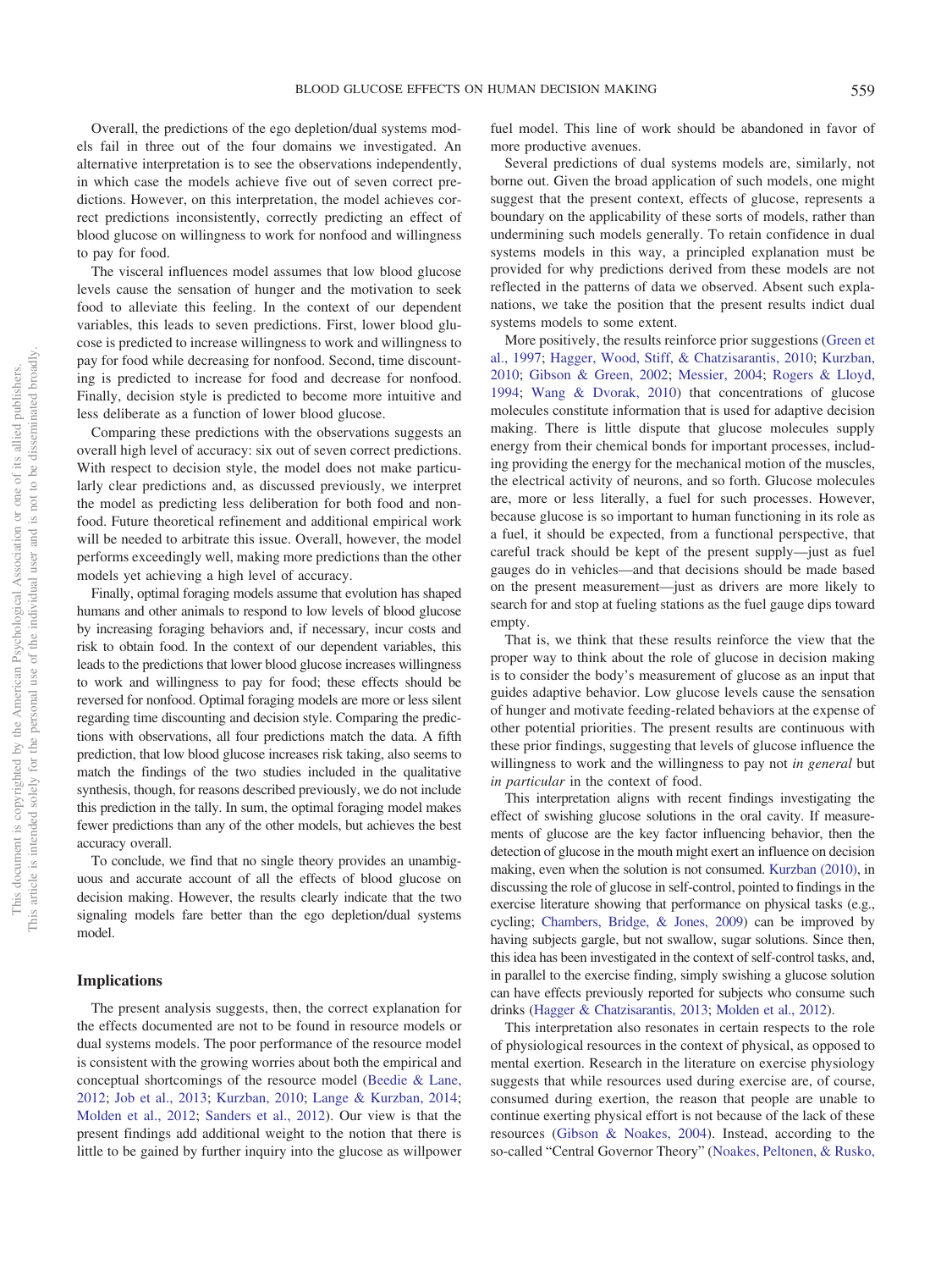[2001\)](#page-17-37), the cause of the reduction in the ability to continue exertion is signals from the central nervous system. The central nervous system, on this view, is monitoring the state of the organism, working to maintain homeostasis [\(Gibson & Noakes, 2004\)](#page-16-33). The inability to continue exercise, then, is related to the reduction in resources, but is not caused by it. Something similar might be occurring with glucose levels and the kinds of decision making tasks discussed here [\(Evans, Boggero, & Segerstrom, 2015\)](#page-16-34). According to this view, there is more than sufficient glucose for all necessary mental operations more or less at all times [\(Beedie &](#page-15-11) [Lane, 2012\)](#page-15-11); the level of glucose is, again, a measurement used as an input, not a constraint on attention, computations, or anything else.

Finally, we note that the present results might be felicitously considered in the context of broader discussions of the specificity of computational mechanisms [\(Tooby & Cosmides, 1992\)](#page-18-27). Our read of the evidence presented in this article is that low glucose levels do not lead to a change in decision making *as a general matter*, as might be expected from the point of view of theories that propose that performance on many tasks is dependent on a broadly required domain general resource, such as glucose, or dual systems models, that might be taken to imply that low glucose levels lead to System 2 (impatient, heuristic) processes, *in general*. Instead, it appears that blood glucose has domain-specific effects, influencing decision making differently depending on the relevance of the situation to acquiring food.

#### **Theoretical Perspectives and Future Research**

In this section, we ask two questions: What type of theory or model could account for the present findings and what novel predictions would it make? The framework of Loewenstein provided the most accurate predictions, and a natural path is therefore to extend this framework. In particular, an important addition to the visceral factors approach would be a principled way to determine the relationship between particular goods and particular visceral factors. Loewenstein remains silent about what defines visceral factors, on how decision makers know whether a good is relevant to the visceral factor, and on why there are visceral factors at all. Without a theory about this it is difficult to make predictions beyond the examples in Loewenstein's paper. An important step would be to extend Loewenstein's ideas with a process model account [\(Jarecki, Tan, & Jenny, 2015\)](#page-16-35). One promising process model, which Loewenstein also points to [\(Loew](#page-17-38)[enstein, 2010\)](#page-17-38), is the evolutionary theory of emotions by [Cosmides](#page-15-33) [and Tooby \(2000\).](#page-15-33) The authors provide a clear definition of and boundary conditions for emotions, which encompasses Loewenstein's term "visceral factors" and fluctuations in blood glucose covered in this article:

To behave functionally according to evolutionary standards, the mind's many subprograms need to be orchestrated so that their joint product at any given time is functionally coordinated [. . .] This coordination is accomplished by a set of superordinate programs - the emotions. They are adaptations that have arisen in response to the adaptive problem of mechanism orchestration [. . .] The conditions or situations relevant to the emotions are those that (1) recurred ancestrally; (2) could not be negotiated successfully unless there was a superordinate level of program coordination [. . .]; (3) had a rich and reliable repeated structure; (4) had recognizable cues signaling their presence; and (5) were of a type in which an error would have resulted in large fitness cost.

We sketch a formal process model in [Appendix C.](#page-20-0) The model, we believe, not only explains results obtained to date, but also makes some novel predictions. For example, the model suggests that low levels of blood glucose will increase the willingness to work for money, but to a smaller extent than for food (assuming immediate exchangeability for food). Similarly, our model suggests that low glucose will increase the willingness to exert mental effort, that is, make deliberate decisions, for food as well as money, but this increase will be smaller for money than for food, again assuming money can be readily exchanged for food. Last, the model suggests that low glucose will lead to decreased time discounting of nonfood goods. We look forward to tests of these predictions, as well as theoretical refinements.

#### **Limitations and Generalizability of Findings**

Beyond the theoretical implications, the current findings also have many practical implications for different areas such as policy making, business, and self-regulation. For this reason, we wish to point out certain limitations to the generalizability of the findings.

First, it is worth noting that the results apply only to those populations who can be said to have a normal response to fluctuations in blood glucose. That is, all participants who were diagnosed with diabetes, eating disorders, or were clinically obese were excluded from the analyses. These groups may respond differently to fluctuations in blood glucose.

Second, the results may be limited with respect to the range of blood glucose levels. Very few studies reported the absolute level of blood glucose concentration. No studies reported participants suffering from either hyper- or hypoglycemia during the experiment, which suggests that the range of blood glucose concentrations in the identified studies was bounded between approximately 3 to 12 mmol/L. This means that the conclusions from our metaanalysis only apply to the normal range of glucose concentrations and, furthermore, that the effect sizes concern a change in blood glucose not an exact level. Also, it is worth noting that there is no particular reason to believe that the effect of blood glucose on decision making is necessarily monotonic.

Finally, it is important to point out that the effect size estimates should be interpreted with some caution. For some moderator subgroups, only a small number of studies were available, which makes the estimation less reliable because of second order sampling error [\(Hunter & Schmidt, 2004\)](#page-16-27). However, this problem is considerably alleviated if generalizations are based on the causal model drawn from our findings. Generalizations should in any case be based on a causal model, such as the one suggested previously, rather than on extrapolation of effect size estimates [\(Cooper et al.,](#page-15-28) [2009\)](#page-15-28).

#### **Concluding Remarks**

The results of the meta-analysis lead us to believe that peripheral glucose levels do seem to exert effects, in some way, on a number of decision-making tasks. Having said that, we view no extant proposal as having survived the analysis; in each case, at least one prediction fails. The view from optimal foraging theory was not falsified, but that framework, in our view, offers the fewest predictions in terms of the work that we reviewed.

It is, of course, possible, even likely, that the systems in question are sufficiently complex that there will be no single explanation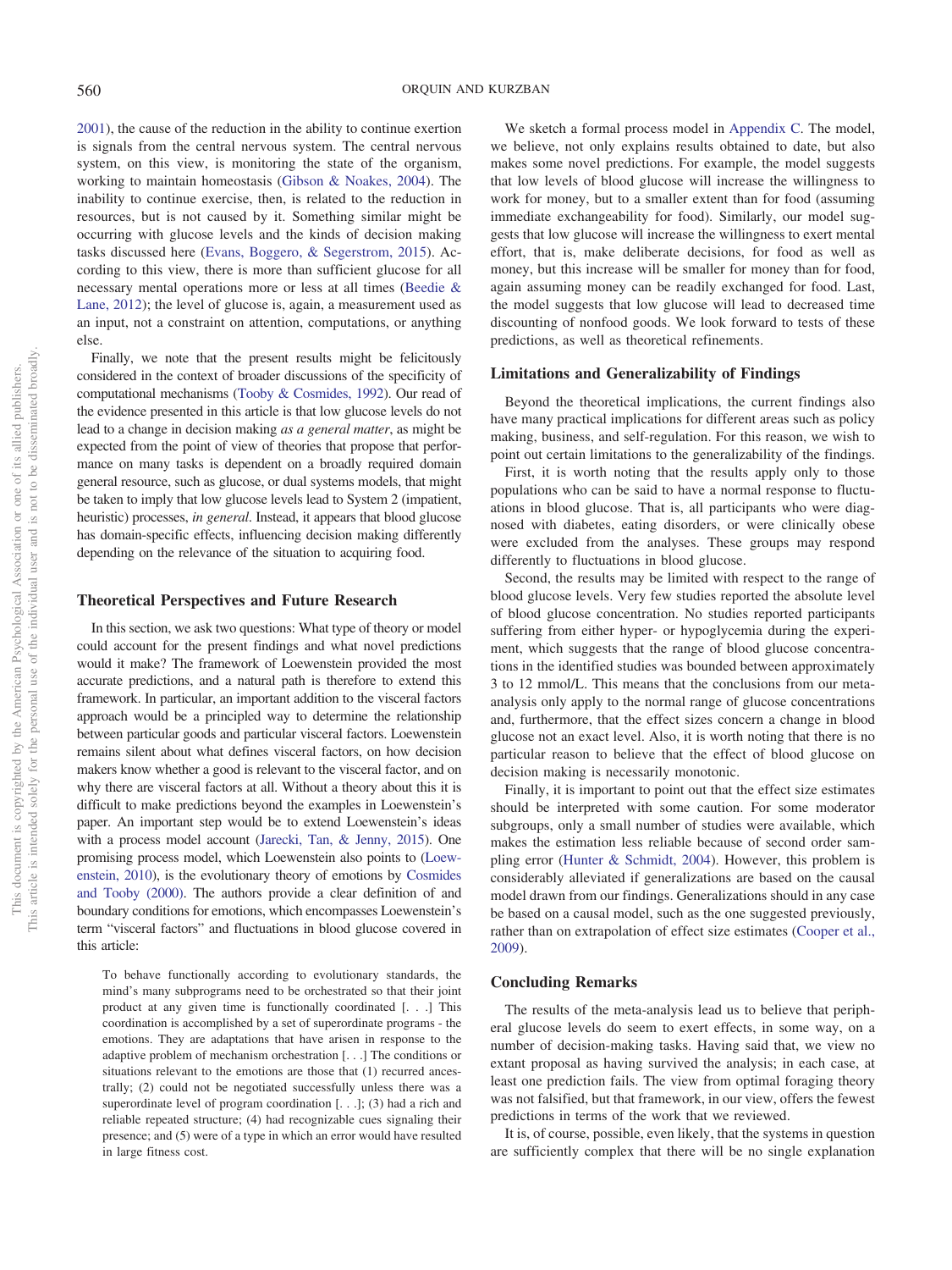that can handle the diversity of effects of blood glucose on decision making. This would not be very surprising insofar as caloric state is a crucial biological variable, and the internal measurement of the organism's current need for food is likely to serve as an input to any number of decision-making systems, upregulating some, down-regulating others, and so on. We look forward to additional work addressing these complex issues.

#### **References**

References marked with an asterisk indicate studies included in the meta-analysis.

- <span id="page-15-18"></span>\*Aarøe, L., & Petersen, M. B. (2013). Hunger games: Fluctuations in blood glucose levels influence support for social welfare. *Psychological Science, 24,* 2550–2556. <http://dx.doi.org/10.1177/0956797613495244>
- <span id="page-15-14"></span>Abrams, P. A. (1993). Optimal traits when there are several costs: The interaction of mortality and energy costs in determining foraging behavior. *Behavioral Ecology, 4,* 246–259.
- <span id="page-15-26"></span>Anderson, G. H., Catherine, N. L., Woodend, D. M., & Wolever, T. M. (2002). Inverse association between the effect of carbohydrates on blood glucose and subsequent short-term food intake in young men. *The American Journal of Clinical Nutrition, 76,* 1023–1030.
- <span id="page-15-5"></span>Baumeister, R. F., & Tierney, J. (2011). *Willpower: Rediscovering the greatest human strength*. London: Penguin.
- <span id="page-15-10"></span>Baumeister, R. F., Vohs, K., & Tice, D. (2007). The strength model of self-control. *Current Directions in Psychological Science, 16,* 351–355. <http://dx.doi.org/10.1111/j.1467-8721.2007.00534.x>
- <span id="page-15-1"></span>Bear, M. F., Connors, B. W., & Paradiso, M. A. (2007). *Neuroscience: Exploring the brain* (3rd ed.). Philadelphia, PA: Lippincott Williams & Wilkins.
- <span id="page-15-11"></span>Beedie, C. J., & Lane, A. M. (2012). The role of glucose in self-control: Another look at the evidence and an alternative conceptualization. *Personality and Social Psychology Review, 16,* 143–153. [http://dx.doi.org/](http://dx.doi.org/10.1177/1088868311419817) [10.1177/1088868311419817](http://dx.doi.org/10.1177/1088868311419817)
- <span id="page-15-16"></span>- Beneke, W. M., & Davis, C. H. (1985). Relationship of hunger, use of a shopping list and obesity to food purchases. *International Journal of Obesity, 9,* 391–399.
- <span id="page-15-2"></span>Berry, L. M., Andrade, J., & May, J. (2007). Hunger-related intrusive thoughts reflect increased accessibility of food items. *Cognition and Emotion, 21,* 865–878. <http://dx.doi.org/10.1080/02699930600826408>
- <span id="page-15-29"></span>Borenstein, M., Hedges, L. V., Higgins, J. P. T., & Rothstein, H. R. (2011). *Introduction to meta-analysis*. Retrieved from [http://www.google.de/](http://www.google.de/books?hl=da&lr=&id=JQg9jdrq26wC&pgis=1) books?hl=da&lr=&id=[JQg9jdrq26wC&pgis](http://www.google.de/books?hl=da&lr=&id=JQg9jdrq26wC&pgis=1)=1
- <span id="page-15-22"></span>- Bos, M. W., Dijksterhuis, A., & van Baaren, R. (2012). Food for thought? Trust your unconscious when energy is low. *Journal of Neuroscience, Psychology, and Economics, 5,* 124–130. [http://dx.doi.org/10.1037/](http://dx.doi.org/10.1037/a0027388) [a0027388](http://dx.doi.org/10.1037/a0027388)
- <span id="page-15-15"></span>- Brendl, C., Markman, A., & Messner, C. (2003). The devaluation effect: Activating a need devalues unrelated objects. *The Journal of Consumer Research, 29,* 463–473. <http://dx.doi.org/10.1086/346243>
- <span id="page-15-17"></span>- Briers, B., Pandelaere, M., Dewitte, S., & Warlop, L. (2006). Hungry for money: The desire for caloric resources increases the desire for financial resources and vice versa. *Psychological Science, 17,* 939–943. [http://dx](http://dx.doi.org/10.1111/j.1467-9280.2006.01808.x) [.doi.org/10.1111/j.1467-9280.2006.01808.x](http://dx.doi.org/10.1111/j.1467-9280.2006.01808.x)
- <span id="page-15-7"></span>- Briz, T., Drichoutis, A., Nayga Jr., R., & House, L. (2013). Examining projection bias in experimental auctions: The role of hunger and immediate gratification. *MPRA Paper No. 44764,* (44764).
- <span id="page-15-25"></span>Bruce, D. G., & Storlien, L. H. (2010). Cephalic phase metabolic responses in normal weight adults. *Metabolism, 36,* 721–725.
- <span id="page-15-20"></span>- Bulik, C. M., & Brinded, E. C. (1994). The effect of food deprivation on the reinforcing value of food and smoking in bulimic and control women. *Physiology & Behavior, 55,* 665–672. [http://dx.doi.org/10](http://dx.doi.org/10.1016/0031-9384%2894%2990042-6) [.1016/0031-9384\(94\)90042-6](http://dx.doi.org/10.1016/0031-9384%2894%2990042-6)
- <span id="page-15-0"></span>Bushman, B. J., Dewall, C. N., Pond, R. S., Jr., & Hanus, M. D. (2014). Low glucose relates to greater aggression in married couples. *Proceedings of the National Academy of Sciences of the United States of America, 111,* 6254–6257. <http://dx.doi.org/10.1073/pnas.1400619111>
- <span id="page-15-9"></span>Carter, E. C., & McCullough, M. E. (2014). Publication bias and the limited strength model of self-control: Has the evidence for ego depletion been overestimated? *Frontiers in Psychology, 5,* 823. [http://dx.doi](http://dx.doi.org/10.3389/fpsyg.2014.00823) [.org/10.3389/fpsyg.2014.00823](http://dx.doi.org/10.3389/fpsyg.2014.00823)
- <span id="page-15-12"></span>Chaiken, S., Liberman, A., & Eagly, A. H. (1989). Heuristic and systematic information processing within and beyond the persuasion context. In J. S. Uleman & J. A. Bargh (Eds.), *Unintended thought* (pp. 212–252). New York: Guilford Press.
- <span id="page-15-32"></span>Chambers, E. S., Bridge, M. W., & Jones, D. A. (2009). Carbohydrate sensing in the human mouth: Effects on exercise performance and brain activity. *The Journal of Physiology, 587,* 1779–1794. [http://dx.doi.org/](http://dx.doi.org/10.1113/jphysiol.2008.164285) [10.1113/jphysiol.2008.164285](http://dx.doi.org/10.1113/jphysiol.2008.164285)
- <span id="page-15-27"></span>Ciampolini, M., & Bianchi, R. (2006). Training to estimate blood glucose and to form associations with initial hunger. *Nutrition and Metabolism, 3,* 42. <http://dx.doi.org/10.1186/1743-7075-3-42>
- <span id="page-15-28"></span>Cooper, H., Hedges, L., & Valentine, J. (2009). *The handbook of research synthesis and meta-analysis*. New York, NY: Russell Sage Foundation.
- <span id="page-15-33"></span>Cosmides, L., & Tooby, J. (2000). Evolutionary psychology and the emotions. *Handbook of Emotions, 2,* 91–115.
- <span id="page-15-24"></span>Critchell, C. D., Savarese, V., Callahan, A., Aboud, C., Jabbour, S., & Marik, P. (2007). Accuracy of bedside capillary blood glucose measurements in critically ill patients. *Intensive Care Medicine, 33,* 2079–2084. <http://dx.doi.org/10.1007/s00134-007-0835-4>
- <span id="page-15-23"></span>- Danziger, S., Levav, J., & Avnaim-Pesso, L. (2011). Extraneous factors in judicial decisions. *Proceedings of the National Academy of Sciences of the United States of America, 108,* 6889–6892. [http://dx.doi.org/10](http://dx.doi.org/10.1073/pnas.1018033108) [.1073/pnas.1018033108](http://dx.doi.org/10.1073/pnas.1018033108)
- <span id="page-15-19"></span>- Dewall, C. N., Baumeister, R. F., Gailliot, M. T., & Maner, J. K. (2008). Depletion makes the heart grow less helpful: Helping as a function of self-regulatory energy and genetic relatedness. *Personality and Social Psychology Bulletin, 34,* 1653–1662. [http://dx.doi.org/10.1177/](http://dx.doi.org/10.1177/0146167208323981) [0146167208323981](http://dx.doi.org/10.1177/0146167208323981)
- <span id="page-15-13"></span>- Dickinson, D. L., McElroy, T., & Stroh, N. (2013). The impact of glucose on Bayesian v. heuristic-based decision making. *Working Paper*. Appalachian State University Department of Economics, 13–18, 0–26.
- <span id="page-15-6"></span>- Dodd, D. K., Stalling, R. B., & Bedell, J. (1977). Grocery purchases as a function of obesity and assumed food deprivation. *International Journal of Obesity, 1,* 43–47.
- <span id="page-15-31"></span>Duval, S., & Tweedie, R. (2000). Trim and fill: A simple funnel-plot-based method of testing and adjusting for publication bias in meta-analysis. *Biometrics, 56,* 455–463. [http://dx.doi.org/10.1111/j.0006-341X.2000](http://dx.doi.org/10.1111/j.0006-341X.2000.00455.x) [.00455.x](http://dx.doi.org/10.1111/j.0006-341X.2000.00455.x)
- <span id="page-15-8"></span>- Dvorak, R. D., & Simons, J. S. (2009). Moderation of resource depletion in the self-control strength model: Differing effects of two modes of self-control. *Personality and Social Psychology Bulletin, 35,* 572–583. <http://dx.doi.org/10.1177/0146167208330855>
- <span id="page-15-3"></span>Dye, L., & Blundell, J. (2002). Functional foods: Psychological and behavioural functions. *The British Journal of Nutrition, 88*(Suppl. 2), S187–S211. <http://dx.doi.org/10.1079/BJN2002684>
- <span id="page-15-4"></span>Dye, L., Lluch, A., & Blundell, J. E. (2000). Macronutrients and mental performance. *Nutrition (Burbank, Los Angeles County, Calif.), 16,* 1021–1034. [http://dx.doi.org/10.1016/S0899-9007\(00\)00450-0](http://dx.doi.org/10.1016/S0899-9007%2800%2900450-0)
- <span id="page-15-30"></span>Egger, M., Smith, D. G., Schneider, M., & Minder, C. (1997). Bias in meta-analysis detected by a simple, graphical test. *BMJ (Clinical Research Ed.), 315,* 629–634. <http://dx.doi.org/10.1136/bmj.315.7109.629>
- <span id="page-15-21"></span>- Epstein, L. H., Truesdale, R., Wojcik, A., Paluch, R. A., & Raynor, H. A. (2003). Effects of deprivation on hedonics and reinforcing value of food. *Physiology & Behavior, 78,* 221–227. [http://dx.doi.org/10.1016/S0031-](http://dx.doi.org/10.1016/S0031-9384%2802%2900978-2) [9384\(02\)00978-2](http://dx.doi.org/10.1016/S0031-9384%2802%2900978-2)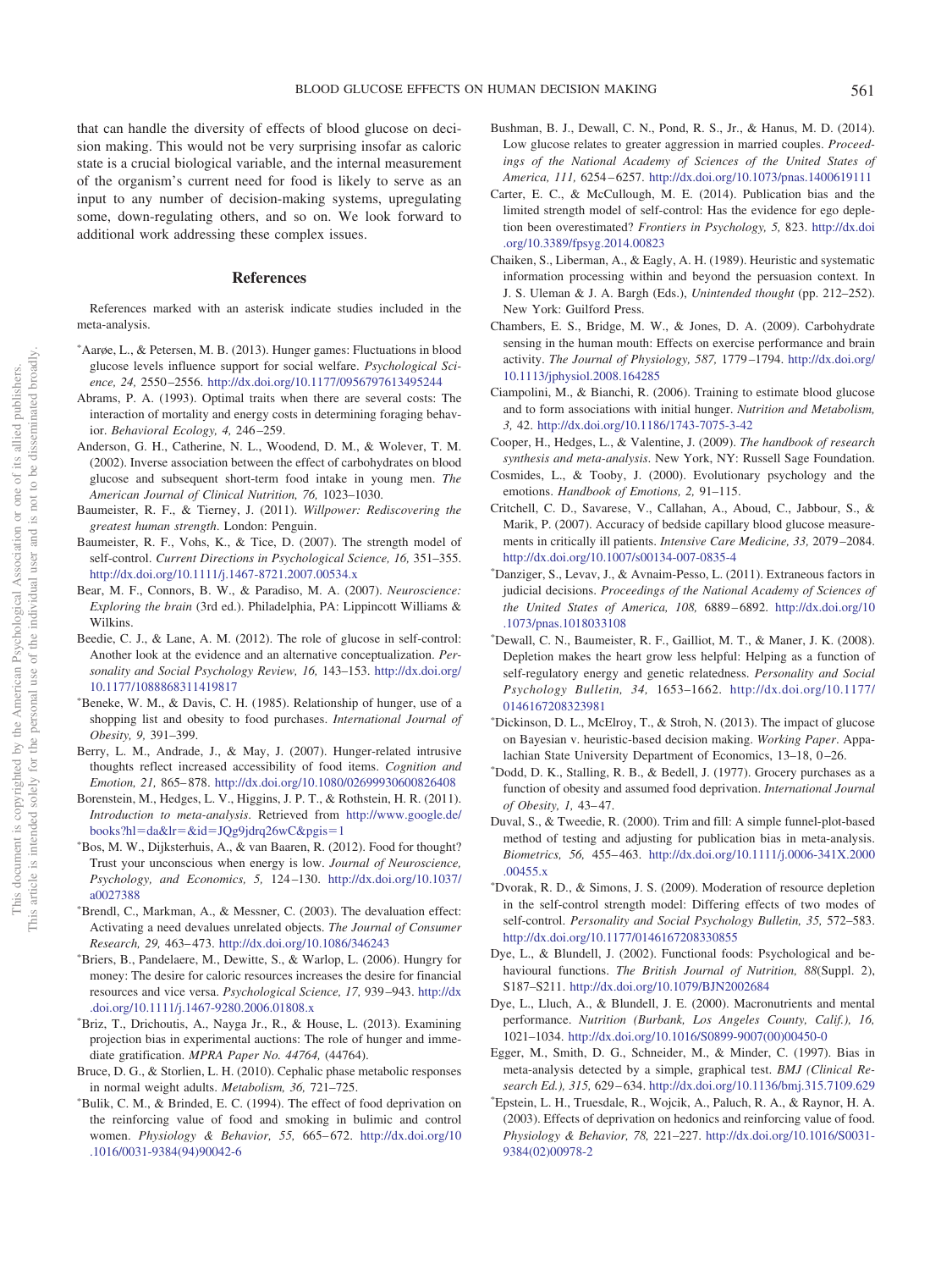- <span id="page-16-34"></span>Evans, D. R., Boggero, I. A., & Segerstrom, S. C. (2015). The nature of self-regulatory fatigue and "ego depletion": Lessons from physical fatigue. *Personality and Social Psychology Review*. Advance online publication. <http://dx.doi.org/10.1177/1088868315597841>
- <span id="page-16-18"></span>Evans, J. S. B. T. (2008). Dual-processing accounts of reasoning, judgment, and social cognition. *The Annual Review of Psychology, 59,* 255–278. <http://dx.doi.org/10.1146/annurev.psych.59.103006.093629>
- <span id="page-16-30"></span>Flint, A., Gregersen, N. T., Gluud, L. L., Møller, B. K., Raben, A., Tetens, I., . . . Astrup, A. (2007). Associations between postprandial insulin and blood glucose responses, appetite sensations and energy intake in normal weight and overweight individuals: A meta-analysis of test meal studies. *The British Journal of Nutrition, 98,* 17–25. [http://dx.doi.org/10.1017/](http://dx.doi.org/10.1017/S000711450768297X) [S000711450768297X](http://dx.doi.org/10.1017/S000711450768297X)
- <span id="page-16-5"></span>- Forzano, L., & Chelonis, J. (2010). Self-control and impulsiveness in nondieting adult human females: Effects of visual food cues and food deprivation. *The Psychological Record, 60,* 587–608.
- <span id="page-16-17"></span>Freud, S. (1949). *New introductory lectures on psychoanalysis*. London: Hogarth. (Original work published 1933)
- <span id="page-16-21"></span>Fudenberg, D., & Levine, D. K. (2006). A dual-self model of impulse control. *The American Economic Review, 96,* 1449–1476. [http://dx.doi](http://dx.doi.org/10.1257/aer.96.5.1449) [.org/10.1257/aer.96.5.1449](http://dx.doi.org/10.1257/aer.96.5.1449)
- <span id="page-16-15"></span>- Gailliot, M. T., & Baumeister, R. F. (2007). The physiology of willpower: Linking blood glucose to self-control. *Personality and Social Psychology Review: An Official Journal of the Society for Personality and Social Psychology, Inc, 11,* 303–327.
- <span id="page-16-0"></span>- Gailliot, M. T., Baumeister, R. F., DeWall, C. N., Maner, J. K., Plant, E. A., Tice, D. M.,... Schmeichel, B. J. (2007). Self-control relies on glucose as a limited energy source: Willpower is more than a metaphor. *Journal of Personality and Social Psychology, 92,* 325–336. [http://dx](http://dx.doi.org/10.1037/0022-3514.92.2.325) [.doi.org/10.1037/0022-3514.92.2.325](http://dx.doi.org/10.1037/0022-3514.92.2.325)
- <span id="page-16-25"></span>- Geeraert, N., & Yzerbyt, V. (2007). How fatiguing is dispositional suppression? Disentangling the effects of procedural rebound and egodepletion. *European Journal of Social Psychology, 37,* 216–230. [http://](http://dx.doi.org/10.1002/ejsp.349) [dx.doi.org/10.1002/ejsp.349](http://dx.doi.org/10.1002/ejsp.349)
- <span id="page-16-11"></span>Gibson, E. L. (2007). Carbohydrates and mental function: Feeding or impeding the brain? *Nutrition Bulletin, 32*(Suppl. 1), 71–83. [http://dx](http://dx.doi.org/10.1111/j.1467-3010.2007.00606.x) [.doi.org/10.1111/j.1467-3010.2007.00606.x](http://dx.doi.org/10.1111/j.1467-3010.2007.00606.x)
- <span id="page-16-33"></span>Gibson, A. S. C., & Noakes, T. D. (2004). Evidence for complex system integration and dynamic neural regulation of skeletal muscle recruitment during exercise in humans. *British Journal of Sports Medicine, 38,* 797–806. <http://dx.doi.org/10.1136/bjsm.2003.009852>
- <span id="page-16-24"></span>- Gilbert, D., Gill, M., & Wilson, T. (2002). The future is now: Temporal correction in affective forecasting. *Organizational Behavior and Human Decision Processes, 88,* 430–444. [http://dx.doi.org/10.1006/obhd.2001](http://dx.doi.org/10.1006/obhd.2001.2982) [.2982](http://dx.doi.org/10.1006/obhd.2001.2982)
- <span id="page-16-31"></span>Green, M. W., Elliman, N. A., & Rogers, P. J. (1997). The effects of food deprivation and incentive motivation on blood glucose levels and cognitive function. *Psychopharmacology, 134,* 88–94. [http://dx.doi.org/10](http://dx.doi.org/10.1007/s002130050429) [.1007/s002130050429](http://dx.doi.org/10.1007/s002130050429)
- <span id="page-16-12"></span>Hagger, M., & Chatzisarantis, N. (2013). The sweet taste of success: The presence of glucose in the oral cavity moderates the depletion of selfcontrol resources. *Personality and Social Psychology Bulletin, 39,* 28– 42. <http://dx.doi.org/10.1177/0146167212459912>
- <span id="page-16-9"></span>Hagger, M. S., Wood, C., Stiff, C., & Chatzisarantis, N. L. D. (2010). Ego depletion and the strength model of self-control: A meta-analysis. *Psychological Bulletin, 136,* 495–525. <http://dx.doi.org/10.1037/a0019486>
- <span id="page-16-32"></span>Higgins, J. P. T., & Thompson, S. G. (2002). Quantifying heterogeneity in a meta-analysis. *Statistics in Medicine, 21,* 1539–1558. [http://dx.doi.org/](http://dx.doi.org/10.1002/sim.1186) [10.1002/sim.1186](http://dx.doi.org/10.1002/sim.1186)
- <span id="page-16-1"></span>Hill, A. J. (2007). The psychology of food craving. *The Proceedings of the Nutrition Society, 66,* 277–285. [http://dx.doi.org/10.1017/](http://dx.doi.org/10.1017/S0029665107005502) [S0029665107005502](http://dx.doi.org/10.1017/S0029665107005502)
- <span id="page-16-28"></span>Hoedemaekers, C. W. E., Klein Gunnewiek, J. M. T., Prinsen, M. A., Willems, J. L., & Van der Hoeven, J. G. (2008). Accuracy of bedside

glucose measurement from three glucometers in critically ill patients. *Critical Care Medicine, 36,* 3062–3066. [http://dx.doi.org/10.1097/CCM](http://dx.doi.org/10.1097/CCM.0b013e318186ffe6) [.0b013e318186ffe6](http://dx.doi.org/10.1097/CCM.0b013e318186ffe6)

- <span id="page-16-14"></span>Hillman, C. H., Pontifex, M. B., Raine, L. B., Castelli, D. M., Hall, E. E., & Kramer, A. F. (2009). The effect of acute treadmill walking on cognitive control and academic achievement in preadolescent children. *Neuroscience, 159,* 1044–1054. [http://dx.doi.org/10.1016/j.neuro](http://dx.doi.org/10.1016/j.neuroscience.2009.01.057) [science.2009.01.057](http://dx.doi.org/10.1016/j.neuroscience.2009.01.057)
- <span id="page-16-2"></span>Hoefling, A., Likowski, K. U., Deutsch, R., Häfner, M., Seibt, B., Mühlberger, A.,... Strack, F. (2009). When hunger finds no fault with moldy corn: Food deprivation reduces food-related disgust. *Emotion, 9,* 50–58. <http://dx.doi.org/10.1037/a0014449>
- <span id="page-16-26"></span>- Hoefling, A., & Strack, F. (2010). Hunger induced changes in food choice. When beggars cannot be choosers even if they are allowed to choose. *Appetite, 54,* 603–606. <http://dx.doi.org/10.1016/j.appet.2010.02.016>
- <span id="page-16-20"></span>Hoffmann, W., Friese, M., & Strack, F. (2009). Impulse and self-control from a dual-process perspective. *Perspectives on Psychological Science, 4,* 162–176.
- <span id="page-16-3"></span>Hoyland, A., Lawton, C. L., & Dye, L. (2008). Acute effects of macronutrient manipulations on cognitive test performance in healthy young adults: A systematic research review. *Neuroscience and Biobehavioral Reviews, 32,* 72–85. <http://dx.doi.org/10.1016/j.neubiorev.2007.05.006>
- <span id="page-16-27"></span>Hunter, J., & Schmidt, F. (2004). *Methods of meta-analysis: Correcting error and bias in research findings*. Newbury Park, CA: Sage.
- <span id="page-16-35"></span>Jarecki, J. B., Tan, J. H., & Jenny, M. A. (2015, January 3). *What is a cognitive process model? A disambiguation*. Available at Social Science Research Network (SSRN). <http://dx.doi.org/10.2139/ssrn.2544831>
- <span id="page-16-13"></span>Job, V., Walton, G. M., Bernecker, K., & Dweck, C. S. (2013). Beliefs about willpower determine the impact of glucose on self-control. *Proceedings of the National Academy of Sciences, 110,* 14837–14842. <http://dx.doi.org/10.1073/pnas.1313475110>
- <span id="page-16-8"></span>Kacelnik, A., & Bateson, M. (1997). Risk-sensitivity: Crossroads for theories of decision-making. *Trends in Cognitive Sciences, 1,* 304–309. [http://dx.doi.org/10.1016/S1364-6613\(97\)01093-0](http://dx.doi.org/10.1016/S1364-6613%2897%2901093-0)
- <span id="page-16-4"></span>Kahneman, D. (2011). *Thinking, fast and slow*. New York, NY: Farrar, Straus & Giroux.
- <span id="page-16-29"></span>Kanji, S., Buffie, J., Hutton, B., Bunting, P. S., Singh, A., McDonald, K., . . . Hebert, P. C. (2005). Reliability of point-of-care testing for glucose measurement in critically ill adults. *Critical Care Medicine, 33,* 2778– 2785. <http://dx.doi.org/10.1097/01.CCM.0000189939.10881.60>
- <span id="page-16-6"></span>- Kirk, J. M., & Logue, A. W. (1997). Effects of deprivation level on humans' self-control for food reinforcers. *Appetite, 28,* 215–226. [http://](http://dx.doi.org/10.1006/appe.1996.0071) [dx.doi.org/10.1006/appe.1996.0071](http://dx.doi.org/10.1006/appe.1996.0071)
- <span id="page-16-22"></span>Kolluru, G. R., & Grether, G. F. (2005). The effects of resource availability on alternative mating tactics in guppies (Poecilia reticulata). *Behavioral Ecology, 1,* 294–300. <http://dx.doi.org/10.1093/beheco/arh161>
- <span id="page-16-16"></span>Kool, W., McGuire, J. T., Wang, G. J., & Botvinick, M. M. (2013). Neural and behavioral evidence for an intrinsic cost of self-control. *PLoS ONE, 8,* e72626. <http://dx.doi.org/10.1371/journal.pone.0072626>
- <span id="page-16-23"></span>Kousha, K., & Thelwall, M. (2008). Sources of Google Scholar citations outside the Science Citation Index: A comparison between four science disciplines. *Scientometrics, 74,* 273–294. [http://dx.doi.org/10.1007/](http://dx.doi.org/10.1007/s11192-008-0217-x) [s11192-008-0217-x](http://dx.doi.org/10.1007/s11192-008-0217-x)
- <span id="page-16-19"></span>Kruglanski, A. W., & Orehek, E. (2007). Partitioning the domain of social inference: Dual mode and systems models and their alternatives. *Annual Review of Psychology, 58,* 291–316. [http://dx.doi.org/10.1146/annurev](http://dx.doi.org/10.1146/annurev.psych.58.110405.085629) [.psych.58.110405.085629](http://dx.doi.org/10.1146/annurev.psych.58.110405.085629)
- <span id="page-16-7"></span>- Kuhn, M., Kuhn, P., & Villeval, M. (2014). Self control and intertemporal choice: Evidence from glucose and depletion interventions. *CESifo Working Paper No. 4609*.
- <span id="page-16-10"></span>Kurzban, R. (2010). Does the brain consume additional glucose during self-control tasks? *Evolutionary Psychology, 8,* 244–259. [http://dx.doi](http://dx.doi.org/10.1177/147470491000800208) [.org/10.1177/147470491000800208](http://dx.doi.org/10.1177/147470491000800208)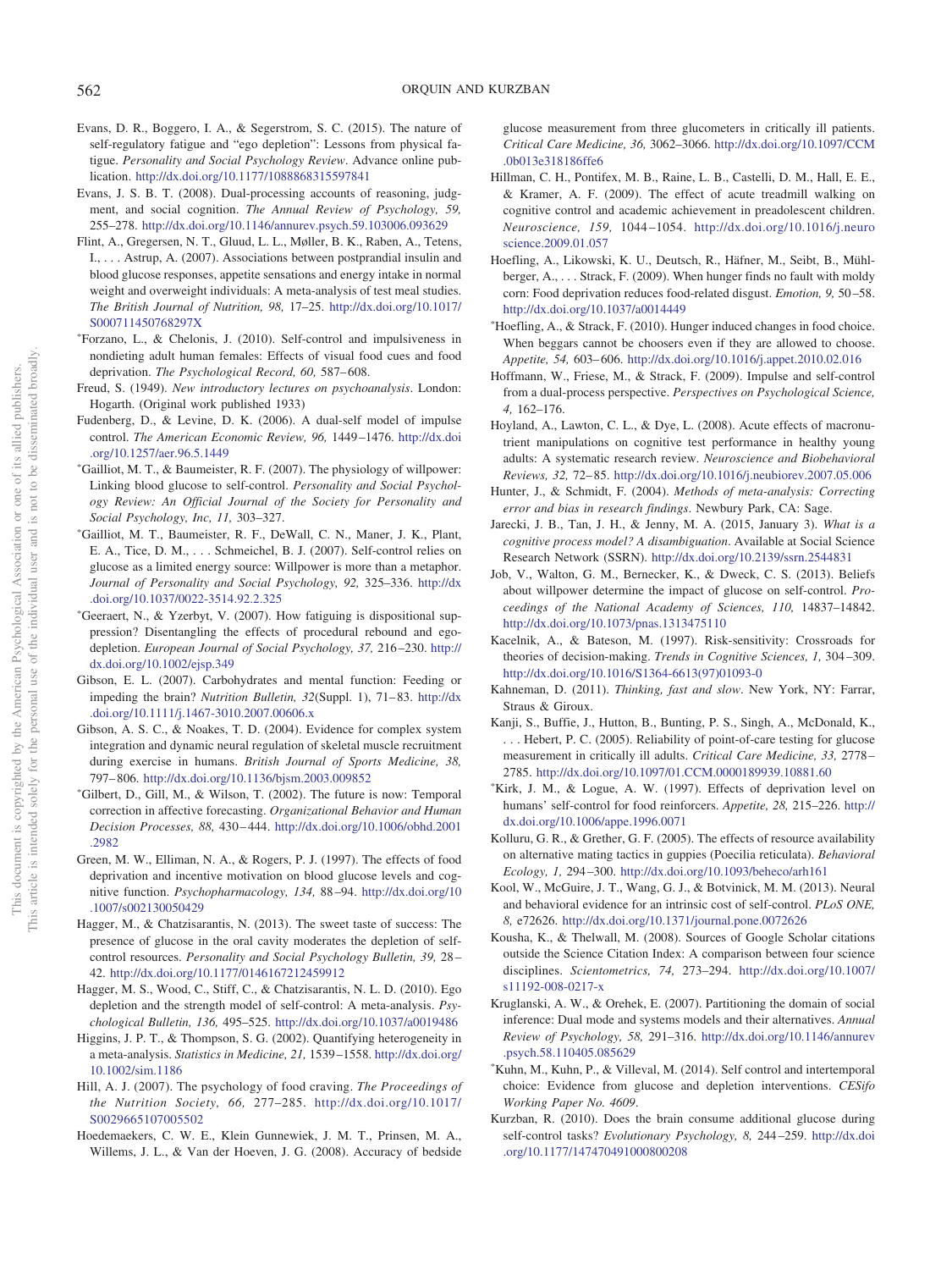- <span id="page-17-7"></span>Gibson, L. E., & Green, M. W. (2002). Nutritional influences on cognitive function: Mechanisms of susceptibility. *Nutrition Research Reviews, 15,* 169–206. <http://dx.doi.org/10.1079/NRR200131>
- <span id="page-17-15"></span>Lange, F., & Eggert, F. (2014). Sweet delusion. *Glucose drinks fail to counteract ego depletion. Appetite, 75,* 54–63. [http://dx.doi.org/10](http://dx.doi.org/10.1016/j.appet.2013.12.020) [.1016/j.appet.2013.12.020](http://dx.doi.org/10.1016/j.appet.2013.12.020)
- <span id="page-17-36"></span>Lange, F., & Kurzban, R. (2014). Sugar levels relate to aggression in couples without supporting the glucose model of self-control. *Frontiers in psychology, 5*. <http://dx.doi.org/10.3389/fpsyg.2014.00572>
- <span id="page-17-16"></span>Lennie, P. (2003). The cost of cortical computation. *Current Biology, 13,* 493–497. [http://dx.doi.org/10.1016/S0960-9822\(03\)00135-0](http://dx.doi.org/10.1016/S0960-9822%2803%2900135-0)
- <span id="page-17-1"></span>Lemmens, S. G., Martens, E. A., Kester, A. D., & Westerterp-Plantenga, M. S. (2011). Changes in gut hormone and glucose concentrations in relation to hunger and fullness. *The American Journal of Clinical Nutrition, 94,* 717–725. <http://dx.doi.org/10.3945/ajcn.110.008631>
- <span id="page-17-35"></span>Levy, D. J., Thavikulwat, A. C., & Glimcher, P. W. (2013). State dependent valuation: The effect of deprivation on risk preferences. *PLoS ONE, 8,* e53978. <http://dx.doi.org/10.1371/journal.pone.0053978>
- <span id="page-17-10"></span>Lewis, M. (2012). Obama's Way. *Vanity Fair, 626,* 210–217.
- <span id="page-17-29"></span>- Li, X. (2008). The effects of appetitive stimuli on out of domain consumption impatience. *Journal of Consumer Research, 34,* 649–656. <http://dx.doi.org/10.1086/521900>
- <span id="page-17-8"></span>Lieberman, H. R. (2003). Nutrition, brain function and cognitive performance. *Appetite, 40,* 245–254. [http://dx.doi.org/10.1016/S0195-](http://dx.doi.org/10.1016/S0195-6663%2803%2900010-2) [6663\(03\)00010-2](http://dx.doi.org/10.1016/S0195-6663%2803%2900010-2)
- <span id="page-17-13"></span>Loewenstein, G. (1996). Out of control: Visceral influences on behavior. *Organizational Behavior and Human Decision Processes, 65,* 272–292. <http://dx.doi.org/10.1006/obhd.1996.0028>
- <span id="page-17-38"></span>Loewenstein, G. (2010). Insufficient emotion: Soul-searching by a former indicter of strong emotions. *Emotion Review, 2,* 234–239. [http://dx.doi](http://dx.doi.org/10.1177/1754073910362598) [.org/10.1177/1754073910362598](http://dx.doi.org/10.1177/1754073910362598)
- <span id="page-17-11"></span>- Logue, A. W., & King, G. R. (1991). Self-control and impulsiveness in adult humans when food is the reinforcer. *Appetite, 17,* 105–120. [http://](http://dx.doi.org/10.1016/0195-6663%2891%2990066-2) [dx.doi.org/10.1016/0195-6663\(91\)90066-2](http://dx.doi.org/10.1016/0195-6663%2891%2990066-2)
- <span id="page-17-32"></span>Maser, R. E., Butler, M. A., & DeCherney, G. S. (1994). Use of arterial blood with bedside glucose reflectance meters in an intensive care unit: Are they accurate? *Critical Care Medicine, 22,* 595–599. [http://dx.doi](http://dx.doi.org/10.1097/00003246-199404000-00014) [.org/10.1097/00003246-199404000-00014](http://dx.doi.org/10.1097/00003246-199404000-00014)
- <span id="page-17-19"></span>- Masicampo, E. J., & Baumeister, R. F. (2008). Toward a physiology of dual-process reasoning and judgment: Lemonade, willpower, and expensive rule-based analysis. *Psychological Science, 19,* 255–260. [http://dx](http://dx.doi.org/10.1111/j.1467-9280.2008.02077.x) [.doi.org/10.1111/j.1467-9280.2008.02077.x](http://dx.doi.org/10.1111/j.1467-9280.2008.02077.x)
- <span id="page-17-24"></span>Mattes, R. D. (1997). Physiologic responses to sensory stimulation by food: Nutritional implications. *Journal of the American Dietetic Association, 97,* 406–413. [http://dx.doi.org/10.1016/S0002-](http://dx.doi.org/10.1016/S0002-8223%2897%2900101-6) [8223\(97\)00101-6](http://dx.doi.org/10.1016/S0002-8223%2897%2900101-6)
- <span id="page-17-6"></span>McClelland, D. C., & Atkinson, J. W. (1948). The projective expression of needs; the effect of different intensities of the hunger drive on perception. *The Journal of Psychology: Interdisciplinary and Applied, 25,* 205–222. <http://dx.doi.org/10.1080/00223980.1948.9917371>
- <span id="page-17-31"></span>- McMahon, A., & Scheel, M. (2010). Glucose promotes controlled processing: Matching, maximizing, and root beer. *Judgment and Decision Making, 5,* 450–457.
- <span id="page-17-25"></span>- Mela, D. J., Aaron, J. I., & Gatenby, S. J. (1996). Relationships of consumer characteristics and food deprivation to food purchasing behavior. *Physiology & Behavior, 60,* 1331–1335.
- <span id="page-17-9"></span>Messier, C. (2004). Glucose improvement of memory: A review. *European Journal of Pharmacology, 490,* 33–57. [http://dx.doi.org/10.1016/j.ejphar](http://dx.doi.org/10.1016/j.ejphar.2004.02.043) [.2004.02.043](http://dx.doi.org/10.1016/j.ejphar.2004.02.043)
- <span id="page-17-20"></span>Metcalfe, J., & Mischel, W. (1999). A hot/cool-system analysis of delay of gratification: Dynamics of willpower. *Psychological Review, 106,* 3–19. <http://dx.doi.org/10.1037/0033-295X.106.1.3>
- <span id="page-17-4"></span>Mogg, K., Bradley, B. P., Hyare, H., & Lee, S. (1998). Selective attention to food-related stimuli in hunger: Are attentional biases specific to

emotional and psychopathological states, or are they also found in normal drive states? *Behaviour Research and Therapy, 36,* 227–237. [http://dx.doi.org/10.1016/S0005-7967\(97\)00062-4](http://dx.doi.org/10.1016/S0005-7967%2897%2900062-4)

- <span id="page-17-18"></span>Molden, D. C., Ming Hui, C., Scholer, A. A., Meier, B. P., Noreen, E. E., D'Agostino, P. R., & Martin, V. (2012). Motivational versus metabolic effects of carbohydrates on self-control. *Psychological Science, 23,* 1137–1144. <http://dx.doi.org/10.1177/0956797612439069>
- <span id="page-17-14"></span>Muraven, M., & Baumeister, R. F. (2000). Self-regulation and depletion of limited resources: Does self-control resemble a muscle? *Psychological Bulletin, 126,* 247–259. <http://dx.doi.org/10.1037/0033-2909.126.2.247>
- <span id="page-17-28"></span>- Nasser, J. A., Evans, S. M., Geliebter, A., Pi-Sunyer, F. X., & Foltin, R. W. (2008). Use of an operant task to estimate food reinforcement in adult humans with and without BED. *Obesity, 16,* 1816–1820. [http://dx](http://dx.doi.org/10.1038/oby.2008.281) [.doi.org/10.1038/oby.2008.281](http://dx.doi.org/10.1038/oby.2008.281)
- <span id="page-17-2"></span>- Nederkoorn, C., Guerrieri, R., Havermans, R. C., Roefs, A., & Jansen, A. (2009). The interactive effect of hunger and impulsivity on food intake and purchase in a virtual supermarket. *International Journal of Obesity, 33,* 905–912. <http://dx.doi.org/10.1038/ijo.2009.98>
- <span id="page-17-26"></span>- Nisbett, R. E., & Kanouse, D. E. (1969). Obesity, food deprivation, and supermarket shopping behavior. *Journal of Personality and Social Psychology, 12,* 289–294. <http://dx.doi.org/10.1037/h0027799>
- <span id="page-17-37"></span>Noakes, T. D., Peltonen, J. E., & Rusko, H. K. (2001). Evidence that a central governor regulates exercise performance during acute hypoxia and hyperoxia. *Journal of Experimental Biology, 204,* 3225–3234.
- <span id="page-17-33"></span>Ott, V., Friedrich, M., Prilop, S., Lehnert, H., Jauch-Chara, K., Born, J., & Hallschmid, M. (2011). Food anticipation and subsequent food withdrawal increase serum cortisol in healthy men. *Physiology & Behavior, 103,* 594–599. <http://dx.doi.org/10.1016/j.physbeh.2011.04.020>
- <span id="page-17-34"></span>Owen, L., Scholey, A. B., Finnegan, Y., Hu, H., & Sünram-Lea, S. I. (2012). The effect of glucose dose and fasting interval on cognitive function: A double-blind, placebo-controlled, six-way crossover study. *Psychopharmacology, 220,* 577–589. [http://dx.doi.org/10.1007/s00213-](http://dx.doi.org/10.1007/s00213-011-2510-2) [011-2510-2](http://dx.doi.org/10.1007/s00213-011-2510-2)
- <span id="page-17-27"></span>- Petersen, M., Aarøe, L., Jenson, N., & Curry, O. (2014). Social welfare and the psychology of food sharing: Short-term hunger increases support for social welfare. *Political Psychology, 35,* 757–773. [http://dx.doi.org/](http://dx.doi.org/10.1111/pops.12062) [10.1111/pops.12062](http://dx.doi.org/10.1111/pops.12062)
- <span id="page-17-21"></span>Pietras, C. J., & Hackenberc, T. D. (2001). Risk-sensitive choice in humans as a function of an earnings budget. *Journal of the Experimental Analysis of Behavior, 76,* 1–19. <http://dx.doi.org/10.1901/jeab.2001.76-1>
- <span id="page-17-22"></span>Pietras, C. J., Searcy, G. D., Huitema, B. E., & Brandt, A. E. (2008). Effects of monetary reserves and rate of gain on human risky choice under budget constraints. *Behavioural Processes, 78,* 358–373. [http://](http://dx.doi.org/10.1016/j.beproc.2008.01.016) [dx.doi.org/10.1016/j.beproc.2008.01.016](http://dx.doi.org/10.1016/j.beproc.2008.01.016)
- <span id="page-17-5"></span><span id="page-17-0"></span>Pinker, S. (1997). *How the mind works*. New York, NY: Norton.
- Radel, R., & Clément-Guillotin, C. (2012). Evidence of motivational influences in early visual perception: Hunger modulates conscious access. *Psychological Science, 23,* 232–234. [http://dx.doi.org/10.1177/](http://dx.doi.org/10.1177/0956797611427920) [0956797611427920](http://dx.doi.org/10.1177/0956797611427920)
- <span id="page-17-17"></span>Raichle, M. E., & Mintun, M. A. (2006). Brain work and brain imaging. *Annual Review of Neuroscience, 29,* 449–476. [http://dx.doi.org/10](http://dx.doi.org/10.1146/annurev.neuro.29.051605.112819) [.1146/annurev.neuro.29.051605.112819](http://dx.doi.org/10.1146/annurev.neuro.29.051605.112819)
- <span id="page-17-30"></span>- Rasmussen, E. B., Lawyer, S. R., & Reilly, W. (2010). Percent body fat is related to delay and probability discounting for food in humans. *Behavioural Processes, 83,* 23–30. [http://dx.doi.org/10.1016/j.beproc](http://dx.doi.org/10.1016/j.beproc.2009.09.001) [.2009.09.001](http://dx.doi.org/10.1016/j.beproc.2009.09.001)
- <span id="page-17-3"></span>- Raynor, H. A., & Epstein, L. H. (2003). The relative-reinforcing value of food under differing levels of food deprivation and restriction. *Appetite, 40,* 15–24. [http://dx.doi.org/10.1016/S0195-6663\(02\)00161-7](http://dx.doi.org/10.1016/S0195-6663%2802%2900161-7)
- <span id="page-17-23"></span>Real, L. A. (1991). Animal choice behavior and the evolution of cognitive architecture. *Science, 253,* 980–986.
- <span id="page-17-12"></span>Reuben, E., Sapienza, P., & Zingales, L. (2010). Time discounting for primary and monetary rewards. *Economics Letters, 106,* 125–127. [http://](http://dx.doi.org/10.1016/j.econlet.2009.10.020) [dx.doi.org/10.1016/j.econlet.2009.10.020](http://dx.doi.org/10.1016/j.econlet.2009.10.020)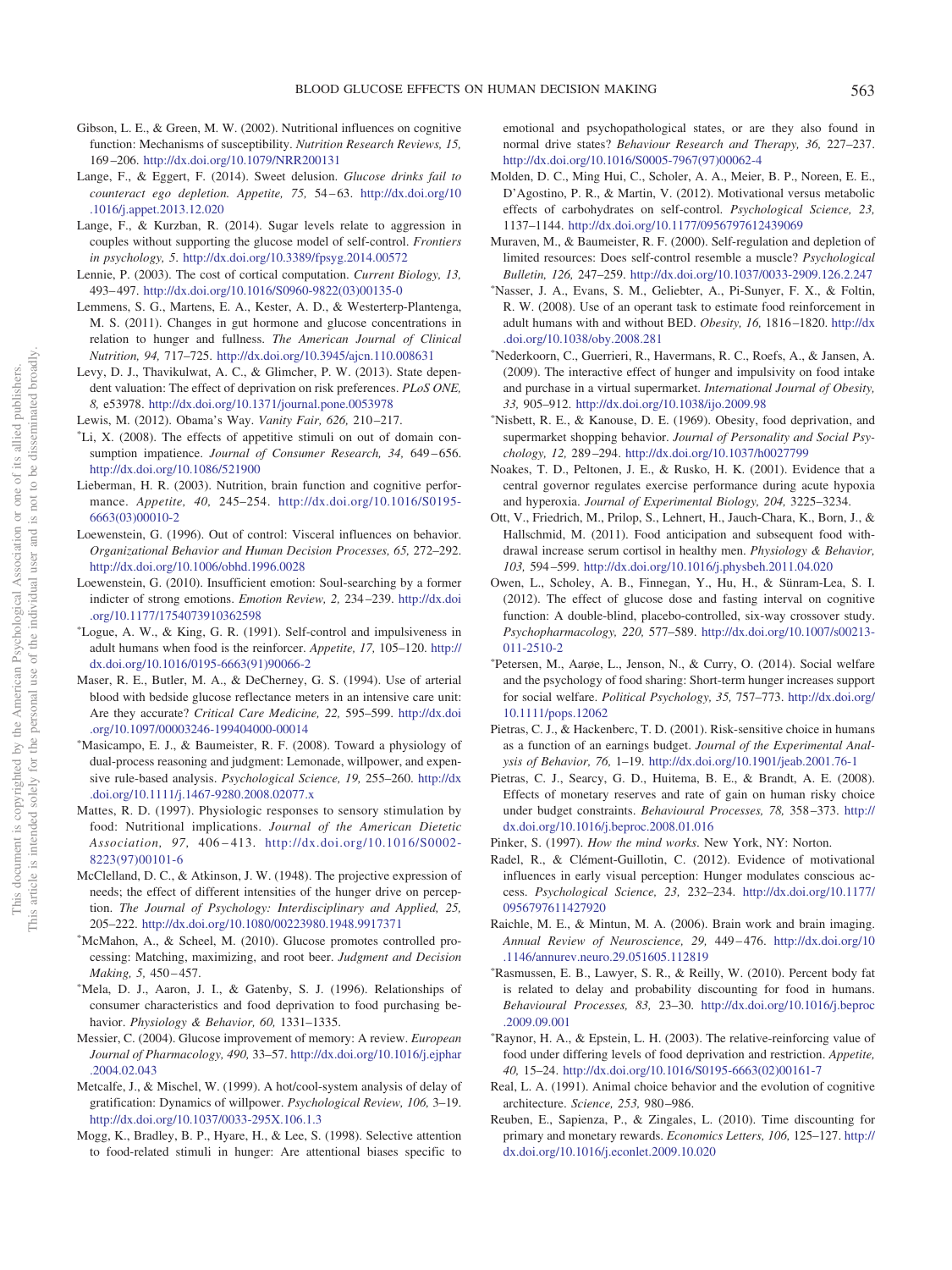#### 564 ORQUIN AND KURZBAN

- <span id="page-18-1"></span>Riby, L. M. (2004). The impact of age and task domain on cognitive performance: A meta-analytic review of the glucose facilitation effect. *Brain Impairment, 5,* 145–165. [http://dx.doi.org/10.1375/brim.5.2.145](http://dx.doi.org/10.1375/brim.5.2.145.58253) [.58253](http://dx.doi.org/10.1375/brim.5.2.145.58253)
- <span id="page-18-26"></span>Rogers, P. J., & Lloyd, H. M. (1994). Nutrition and mental performance. *Proceedings of the Nutrition Society, 53,* 443–456.
- <span id="page-18-22"></span>- Saelens, B. E., & Epstein, L. H. (1996). Reinforcing value of food in obese and non-obese women. *Appetite, 27,* 41–50. [http://dx.doi.org/10.1006/](http://dx.doi.org/10.1006/appe.1996.0032) [appe.1996.0032](http://dx.doi.org/10.1006/appe.1996.0032)
- <span id="page-18-7"></span>Sanders, M. A., Shirk, S. D., Burgin, C. J., & Martin, L. L. (2012). The gargle effect: Rinsing the mouth with glucose enhances self-control. *Psychological Science, 23,* 1–3. [http://dx.doi.org/10.1177/095679](http://dx.doi.org/10.1177/0956797612450034) [7612450034](http://dx.doi.org/10.1177/0956797612450034)
- <span id="page-18-6"></span>Schimmack, U. (2012). The ironic effect of significant results on the credibility of multiple-study articles. *Psychological Methods, 17,* 551– 566. <http://dx.doi.org/10.1037/a0029487>
- <span id="page-18-4"></span>Schmeichel, B. J., & Baumeister, R. F. (2004). Self-regulatory strength. In R. F. Baumeister & K. D. Vohs (Eds.), *Handbook of self-regulation: Research, theory, and applications* (pp. 84–98). New York: Guilford Press.
- <span id="page-18-12"></span>Schneider, W., & Shiffrin, R. M. (1977). Controlled and automatic human information processing: I. *Detection, search, and attention. Psychological Review, 84,* 127–192. <http://dx.doi.org/10.1037/0033-295X.84.1.1>
- <span id="page-18-18"></span>Shultz, M. (2007). Comparing test searches in PubMed and Google Scholar. *Journal of the Medical Library Association: JMLA, 95,* 442–445. <http://dx.doi.org/10.3163/1536-5050.95.4.442>
- <span id="page-18-11"></span>Sloman, S. A. (1996). The empirical case for two systems of reasoning. *Psychological Bulletin, 119,* 3–22. [http://dx.doi.org/10.1037/0033-2909](http://dx.doi.org/10.1037/0033-2909.119.1.3) [.119.1.3](http://dx.doi.org/10.1037/0033-2909.119.1.3)
- <span id="page-18-2"></span>Smith, M. A., Riby, L. M., Eekelen, J. A., & Foster, J. K. (2011). Glucose enhancement of human memory: A comprehensive research review of the glucose memory facilitation effect. *Neuroscience and Biobehavioral Reviews, 35,* 770–783. [http://dx.doi.org/10.1016/j.neubiorev.2010.09](http://dx.doi.org/10.1016/j.neubiorev.2010.09.008) [.008](http://dx.doi.org/10.1016/j.neubiorev.2010.09.008)
- <span id="page-18-13"></span>Stanovich, K. E. (1999). *Who is rational?: Studies of individual differences in reasoning*. Mahwah, NJ: Lawrence Erlbaum Associates, Inc., Publishers.
- <span id="page-18-20"></span>- Steinberg, S., & Yalch, R. (1978). When eating begets buying: The effects of food samples on obese and nonobese shoppers. *Journal of Consumer Research, 4,* 243–246. <http://dx.doi.org/10.1086/208702>
- <span id="page-18-16"></span>Stephens, D. (1981). The logic of risk-sensitive foraging preferences. *Animal Behaviour, 29,* 628–629. [http://dx.doi.org/10.1016/S0003-](http://dx.doi.org/10.1016/S0003-3472%2881%2980128-5) [3472\(81\)80128-5](http://dx.doi.org/10.1016/S0003-3472%2881%2980128-5)
- <span id="page-18-10"></span>Strack, F., & Deutsch, R. (2004). Reflective and impulsive determinants of social behavior. *Personality and Social Psychology Review, 8,* 220–247.
- <span id="page-18-24"></span>Sünram-Lea, S. I., Foster, J. K., Durlach, P., & Perez, C. (2001). Glucose facilitation of cognitive performance in healthy young adults: Examination of the influence of fast-duration, time of day and pre-consumption

plasma glucose levels. *Psychopharmacology, 157,* 46–54. [http://dx.doi](http://dx.doi.org/10.1007/s002130100771) [.org/10.1007/s002130100771](http://dx.doi.org/10.1007/s002130100771)

- <span id="page-18-25"></span>Symmonds, M., Emmanuel, J. J., Drew, M. E., Batterham, R. L., & Dolan, R. J. (2010). Metabolic state alters economic decision making under risk in humans. *PLoS ONE, 5,* e11090. [http://dx.doi.org/10.1371/journal](http://dx.doi.org/10.1371/journal.pone.0011090) [.pone.0011090](http://dx.doi.org/10.1371/journal.pone.0011090)
- <span id="page-18-14"></span>Thaler, R. H., & Shefrin, H. M. (1981). An economic theory of self-control. *Journal of Political Economy, 89,* 392–406.
- <span id="page-18-21"></span>Tom, G. (1983). Effect of deprivation on the grocery shopping behavior of obese and nonobese consumers. *International Journal of Obesity, 7,* 307–311.
- <span id="page-18-19"></span>- Tom, G., & Rucker, M. (1975). Fat, full, and happy: Effects of food deprivation, external cues, and obesity on preference ratings, consumption, and buying intentions. *Journal of Personality and Social Psychology, 32,* 761–766. <http://dx.doi.org/10.1037/0022-3514.32.5.761>
- <span id="page-18-8"></span>Tomporowski, P. D. (2003). Effects of acute bouts of exercise on cognition. *Acta Psychologica, 112,* 297–324. [http://dx.doi.org/10.1016/](http://dx.doi.org/10.1016/S0001-6918%2802%2900134-8) [S0001-6918\(02\)00134-8](http://dx.doi.org/10.1016/S0001-6918%2802%2900134-8)
- <span id="page-18-27"></span>Tooby, J., & Cosmides, L. (1992). The psychological foundations of culture. In J. H. Barkow, L. Cosmides, & J. Tooby (Eds.), *The adapted mind: Evolutionary psychology and the generation of culture* (pp. 19– 136). New York: Oxford University Press.
- <span id="page-18-0"></span>Van den Berg, C. (1986). On the relation between energy transformations in the brain and mental activities. *Energetics and Human Information Processing, 31,* 131–135. [http://dx.doi.org/10.1007/978-94-009-4448-](http://dx.doi.org/10.1007/978-94-009-4448-0_9) [0\\_9](http://dx.doi.org/10.1007/978-94-009-4448-0_9)
- <span id="page-18-15"></span>van den Bos, W., & McClure, S. M. (2013). Towards a general model of temporal discounting. *Journal of the Experimental Analysis of Behavior, 99,* 58–73.
- <span id="page-18-23"></span>Vlasselaers, D., Herpe, T. V., Milants, I., Eerdekens, M., Wouters, P. J., Moor, B. D., & den Berghe, G. V. (2008). Blood glucose measurements in arterial blood of intensive care unit patients submitted to tight glycemic control: Agreement between bedside tests. *Journal of Diabetes Science and Technology, 2,* 932–938. [http://dx.doi.org/10.1177/](http://dx.doi.org/10.1177/193229680800200603) [193229680800200603](http://dx.doi.org/10.1177/193229680800200603)
- <span id="page-18-5"></span>Vohs, K. D., Baumeister, R. F., Schmeichel, B. J., Twenge, J. M., Nelson, N. M., & Tice, D. M. (2008). Making choices impairs subsequent self-control: A limited-resource account of decision making, selfregulation, and active initiative. *Journal of Personality and Social Psychology, 94,* 883–898. <http://dx.doi.org/10.1037/0022-3514.94.5.883>
- <span id="page-18-9"></span>Vohs, K., & Faber, R. (2007). Spent resources: Self-regulatory resource availability affects impulse buying. *Journal of Consumer Research, 33,* 537–547. <http://dx.doi.org/10.1086/510228>
- <span id="page-18-17"></span>Wang, X. T. (2002). Risk as reproductive variance. *Evolution and Human Behavior, 23,* 35–57. [http://dx.doi.org/10.1016/S1090-5138\(01\)00091-5](http://dx.doi.org/10.1016/S1090-5138%2801%2900091-5)
- <span id="page-18-3"></span>- Wang, X. T., & Dvorak, R. D. (2010). Sweet future: Fluctuating blood glucose levels affect future discounting. *Psychological Science, 21,* 183–188. <http://dx.doi.org/10.1177/0956797609358096>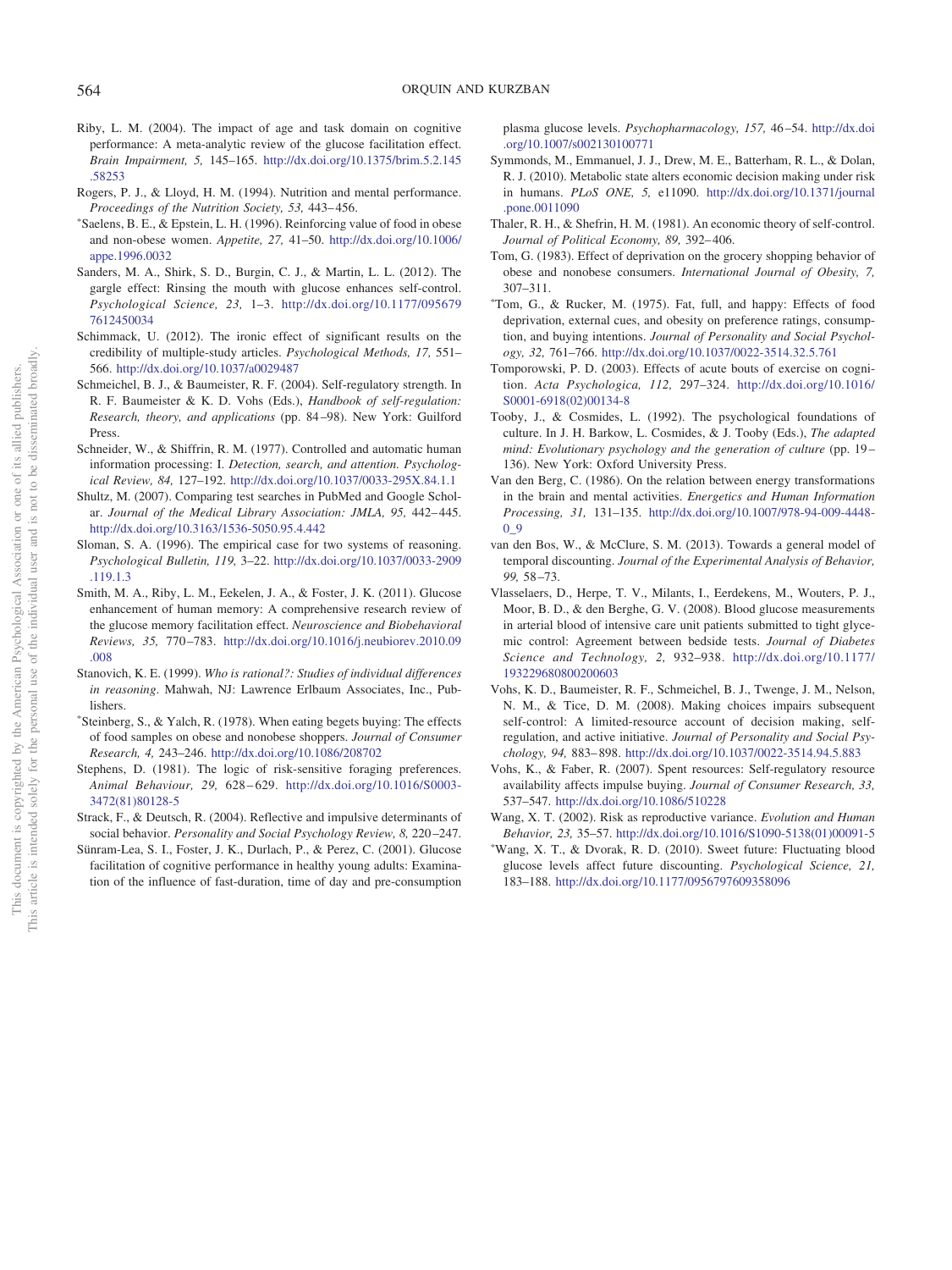| <b>Appendix A</b> |                                          |  |  |  |  |  |  |  |  |
|-------------------|------------------------------------------|--|--|--|--|--|--|--|--|
|                   | <b>Results Excluding Imputed Studies</b> |  |  |  |  |  |  |  |  |

| Group               | K  | Ν     | r      | $SD_r$ | $\rho$ | $SD_{\rho}$ | $CV_{95}$ LL | $CV_{95}$ UL | $CI_{95}$ LL | $CI_{95}$ UL | Pseudo- $I^2$ |
|---------------------|----|-------|--------|--------|--------|-------------|--------------|--------------|--------------|--------------|---------------|
| All studies         | 40 | 3.845 | $-.04$ | .21    | $-.03$ | .24         | $-.51$       | .45          | $-.07$       | .01          | 79%           |
| Willingness to pay  | 14 | 2,439 | $-.07$ | .14    | $-.09$ | .18         | $-.44$       | .26          | $-.16$       | $-.02$       | 76%           |
| Food                | 10 | 2.177 | $-.11$ | .09    | $-.15$ | .12         | $-.39$       | .08          | $-.23$       | $-.07$       | 63%           |
| Nonfood             | 5  | 411   | .22    | .00    | .24    | .00         | .24          | .24          | .10          | .39          | $0\%$         |
| Willingness to work | 12 | 444   | .17    | .33    | .18    | .30         | $-.40$       | .77          | .09          | .28          | 76%           |
| Food                |    | 91    | $-.47$ | .10    | $-.50$ | .00         | $-.50$       | $-.50$       | $-.65$       | $-.36$       | $0\%$         |
| Nonfood             |    | 353   | .33    | .07    | .34    | .00         | .34          | .34          | .22          | .46          | $0\%$         |
| Time discounting    |    | 654   | $-.21$ | .10    | $-.25$ | .09         | $-.42$       | $-.08$       | $-.33$       | $-.17$       | 29%           |
| Food                |    | 355   | $-.24$ | .11    | $-.35$ | .00         | $-.35$       | $-.35$       | $-.46$       | $-.24$       | $0\%$         |
| Nonfood             | 4  | 299   | $-.18$ | .08    | $-.18$ | .05         | $-.28$       | $-.08$       | $-.30$       | $-.05$       | 16%           |
| Decision style      |    | 308   | .27    | .10    | .26    | .00         | .26          | .26          | .12          | .41          | $0\%$         |

*Note.*  $k =$  number of studies;  $N =$  sample size;  $r =$  attenuated effect size;  $\mathcal{D}_r$ ,  $=$  standard deviation of the attenuated effect size;  $\rho =$  unattenuated effect size;  $SD_p$ , = standard deviation of the unattenuated effect size;  $CV_{95}$  LL = lower limit of the 95% credibility interval;  $CV_{95}$  UL = upper limit of the 95% credibility interval; CI<sub>95</sub> LL = lower limit of the 95% confidence interval; CI<sub>95</sub> UL = upper limit of the 95% confidence interval; pseudo-I<sup>2</sup> = within-group heterogeneity.

# **Appendix B**

# **Results When Imputed Studies Are Set to Zero Effect Size,**  $r = 0$

| Group               | k  | N     | r      | $SD_r$ | $\rho$ | $SD_{\rho}$ | $CV_{95}$ LL | $CV_{95}$ UL | $CI_{95}$ LL | $CI_{95}$ UL | Pseudo- $I^2$ |
|---------------------|----|-------|--------|--------|--------|-------------|--------------|--------------|--------------|--------------|---------------|
| All studies         | 44 | 4.196 | $-.03$ | .21    | $-.03$ | .24         | $-.49$       | .44          | $-.08$       | .02          | 78%           |
| Willingness to pay  | 15 | 2.535 | $-.07$ | .14    | $-.09$ | .18         | $-.43$       | .26          | $-.15$       | $-.02$       | 75%           |
| Food                | 11 | 2.273 | $-.10$ | .09    | $-.15$ | .12         | $-.38$       | .08          | $-.22$       | $-.07$       | 61%           |
| Nonfood             |    | 411   | .22    | .00    | .24    | .00         | .24          | .24          | .10          | .39          | $0\%$         |
| Willingness to work | 12 | 444   | .17    | .33    | .18    | .30         | $-.40$       | .77          | .09          | .28          | 76%           |
| Food                |    | 91    | $-.47$ | .10    | $-.50$ | .00         | $-.50$       | $-.50$       | $-.65$       | $-.36$       | $0\%$         |
| Nonfood             |    | 353   | .33    | .07    | .34    | .00         | .34          | .34          | .22          | .46          | $0\%$         |
| Time discounting    | 10 | 707   | $-.20$ | .11    | $-.24$ | .09         | $-.41$       | $-.06$       | $-.31$       | $-.16$       | 29%           |
| Food                | 6  | 408   | $-.21$ | .13    | $-.31$ | .08         | $-.45$       | $-.16$       | $-.41$       | $-.20$       | 18%           |
| Nonfood             |    | 352   | $-.15$ | .10    | $-.16$ | .04         | $-.24$       | $-.09$       | $-.27$       | $-.05$       | 9%            |
| Decision style      |    | 308   | .27    | .10    | .26    | .00         | .26          | .26          | .12          | .41          | $0\%$         |

*Note.*  $k =$  number of studies;  $N =$  sample size;  $r =$  attenuated effect size;  $SD_r$ ,  $=$  standard deviation of the attenuated effect size;  $\rho =$  unattenuated effect size;  $SD<sub>o</sub>$ ,  $=$  standard deviation of the unattenuated effect size; CV<sub>95</sub> LL  $=$  lower limit of the 95% credibility interval; CV<sub>95</sub> UL  $=$  upper limit of the 95% credibility interval; CI<sub>95</sub> LL = lower limit of the 95% confidence interval; CI<sub>95</sub> UL = upper limit of the 95% confidence interval; pseudo-I<sup>2</sup> = within-group heterogeneity.

(*Appendices continue*)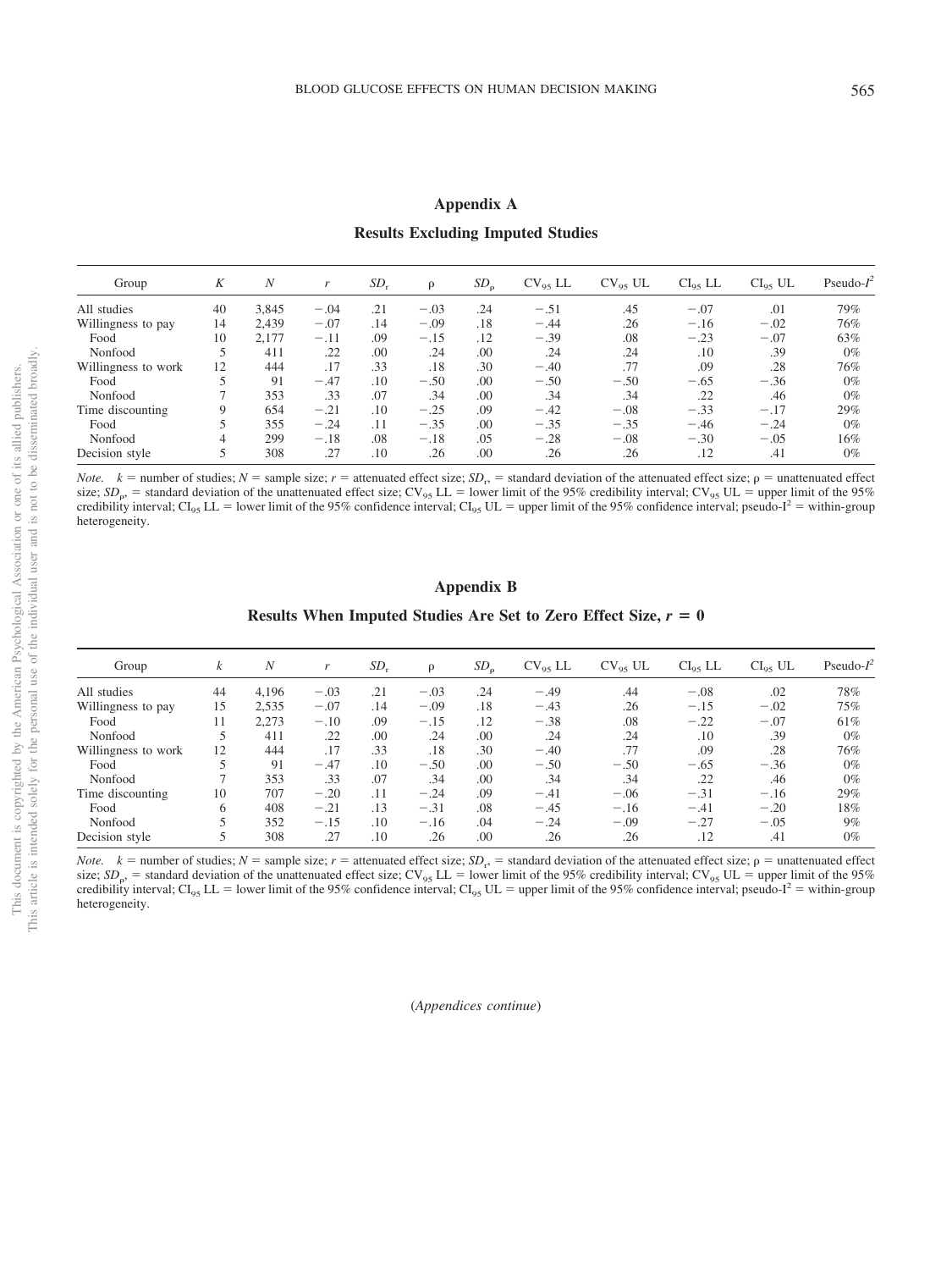# <span id="page-20-0"></span>**Appendix C**

# **A Process Model of Blood Glucose Effects**

We propose that the relationship of a good or action  $x_i$  to an emotion  $\alpha$  cannot be explained without reference to an adaptive problem. The adaptive problem triggers an emotion which in turn prioritizes and directs the organism toward actions and objects that alleviate the adaptive problem. An action or good is prioritized if it has served to alleviate the adaptive problem in the evolutionary history of that organism. The emotion also recruits higher order cognitive processes such as causal reasoning to extend the set of possible actions that may alleviate the adaptive problem. To make the framework more tractable we propose that an organism under the influence of an emotion will classify goods and actions as primary instrumental  $I<sub>1</sub>$ , that is, those that alleviate the adaptive problem immediately, secondary instrumental  $I_2$  that can be exchanged for primary instrumental goods and thereby alleviate the adaptive problem, and tertiary instrumental  $I_3$ , that is, those goods and actions that cannot be exchanged and therefore have zero instrumentality to alleviate the adaptive problem.

The appropriate response to an adaptive problem is to seek out primary instrumental goods or if none are available secondary instrumental goods, given that these can be exchanged for primary goods fast enough, and avoid tertiary goods. To an external observer the organism will respond as if the value  $v_i$  of good  $x_i$  is increasing or decreasing under the influence of the emotion  $\alpha$ . For any emotion there is a reference level  $\alpha^*$  at which the instrumentality of goods to that emotion has no effect on the value of goods independent of the time *t* of consumption.

$$
v(x, \alpha^*, I_1, t) \approx v(x, \alpha^*, I_2, t) \approx v(x, \alpha^*, I_3, t)
$$

At a high level of the emotion  $\alpha'$  where  $\alpha' > \alpha > \alpha^*$  the value of goods change relative to the reference level depending the instrumentality of the good. Primary goods increase in value and secondary goods increase in value but to a smaller extent and only if they can be exchanged for primary goods. Tertiary goods lose value relative to the reference level (see [Figure 3,](#page-20-1) left).

$$
v(x, \alpha', I_1, t) > v(x, \alpha', I_2, t) > v(x, \alpha^*, I_i, t) > v(x, \alpha', I_3, t)
$$

Current emotions have a weak effect on the value of goods that will be consumed in the future,  $t > 0$  [\(Figure 3,](#page-20-1) right).

$$
v(x, \alpha', I_1, t_1) \ge v(x, \alpha', I_2, t_1) \ge v(x, \alpha^*, I_i, t_1) \ge v(x, \alpha', I_3, t_1)
$$

The effect size *ES* of an emotion  $\alpha$  on the value of good *x* with instrumentality *I* consumed at time *t* can be operationalized as the standardized mean difference.

$$
ES(x, \alpha', I, t) = \frac{v(x, \alpha', I, t) - v(x, \alpha', I, t)}{SD(v)}
$$

 $\mathbf{v}$  $(\alpha', I_2)$  $(\alpha^*, 1)$  $(\alpha', I_{3})$  $\alpha^*$  $t_1$  $\alpha$  $t_o$ 

<span id="page-20-1"></span>*Figure 3.* The effect of an emotion  $\alpha$  on the value v of goods and actions with different levels of instrumentality  $I_i$  at time t = 0 (left) and time t > 0 (right). The dashed line indicates the reference level of the emotion at which it has no influence on valuation.

For willingness to pay which is an exchange of one good  $x<sub>1</sub>$  for another good  $x_2$  the effect size of the emotion is the difference in value incurred on the two goods that are exchanged.

$$
ES(x_1, \alpha', I, t) - ES(x_2, \alpha', I, t)
$$

For time discounting which can be (crudely) operationalized as the slope between the current value and the future value of a good, the effect size of the emotion is the difference in slopes under two different levels of the emotion.

$$
ES(x_1, \alpha, I, t) - ES(x_2, \alpha', I, t)
$$

Under these assumptions we can predict the direction and magnitude of effect sizes of an emotion on willingness to work, decision style (which we conceptualize as willingness to think), and time discounting for the three classes of goods.

$$
ES(x, \alpha, I_1, t) > ES(x, \alpha, I_2, t) > 0 > ES(x, \alpha, I_3, t)
$$

For willingness to pay, we assume that money is a secondary good that can be exchanged for either a primary or tertiary good. This leads to the prediction that:

$$
ES(x, \alpha, I_1, t) > 0 > ES(x, \alpha, I_3, t)
$$

Because the effect size for willingness to pay is the difference in effect sizes of the emotion on good  $x_1$  and good  $x_2$  it also follows that the magnitude of effect sizes for primary and secondary goods are different.

$$
|\mathrm{ES}(x, \alpha, I_1, t)| \leq |\mathrm{ES}(x, \alpha, I_3, t)|
$$

(*Appendices continue*)